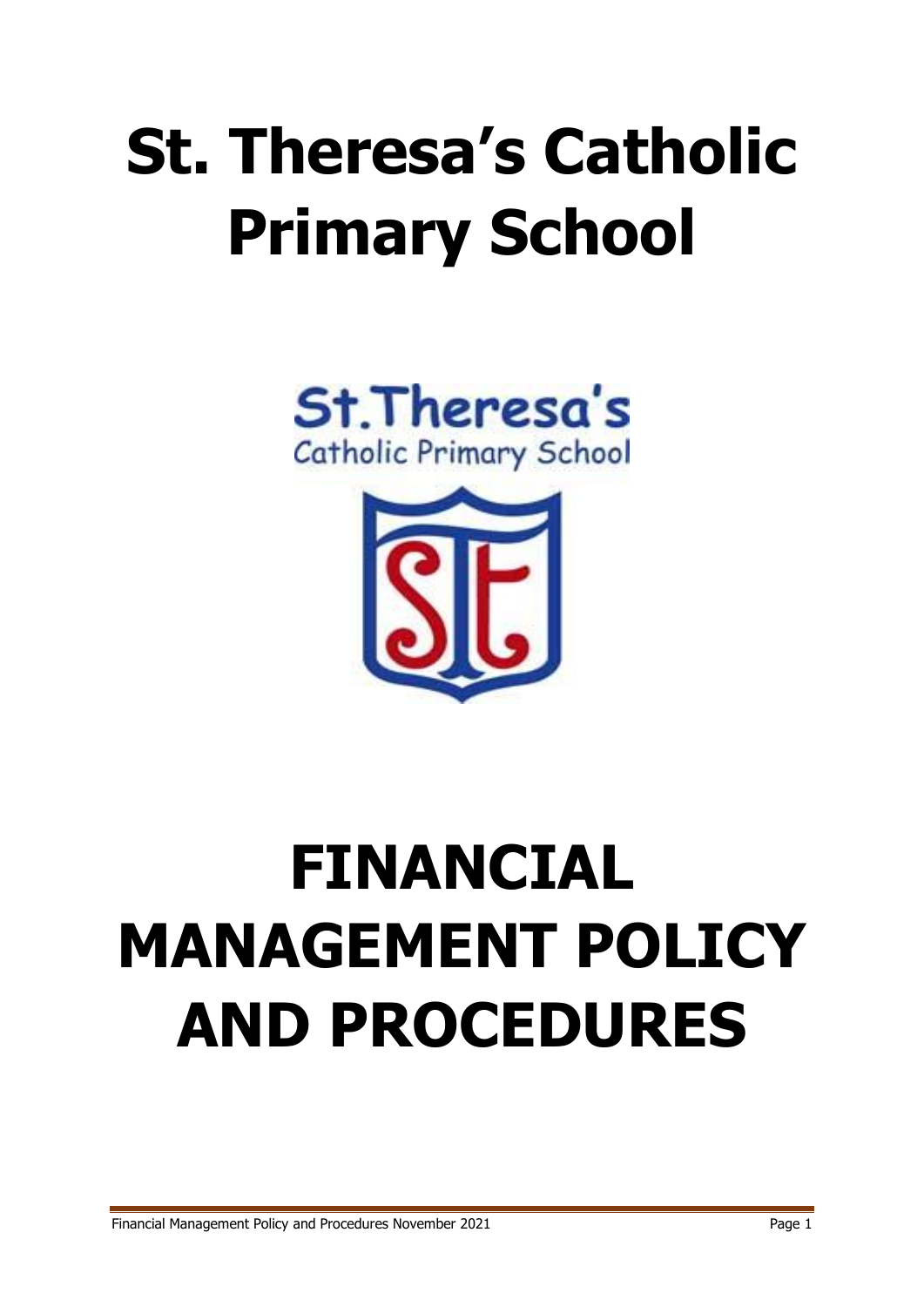"We learn together, we play together, we pray together, we grow together in the love of God"



## Validation Grid

| <b>Title</b>                                      | Financial Management Policy and Procedures                                                                                                                                                                                                                          |
|---------------------------------------------------|---------------------------------------------------------------------------------------------------------------------------------------------------------------------------------------------------------------------------------------------------------------------|
| <b>Author</b>                                     | Barbara Costa                                                                                                                                                                                                                                                       |
| <b>Associate Author</b>                           | N/A                                                                                                                                                                                                                                                                 |
| <b>Committee</b>                                  | Finance                                                                                                                                                                                                                                                             |
| <b>Target Audience</b>                            | All Staff Community                                                                                                                                                                                                                                                 |
| <b>Stakeholders</b><br><b>Consulted</b>           | Governors and Staff                                                                                                                                                                                                                                                 |
| <b>Curriculum / Non</b><br><b>Curricular</b>      | Non Curricular                                                                                                                                                                                                                                                      |
| <b>Associated Policies /</b><br><b>Documents</b>  | Anti-Fraud and Corruption Policy, Disciplinary Policy and<br>Procedure, Staff Handbook, Staff Code of Conduct, Governor<br>Code of Conduct, Disciplinary Policy and Procedure, Complaints<br>Policy and Procedure, Data Protection Policy, Whistleblowing<br>Policy |
| <b>New Policy or Review</b><br>of Existing Policy | <b>Review</b>                                                                                                                                                                                                                                                       |
| <b>Date of Submission</b>                         | November 2021                                                                                                                                                                                                                                                       |
| <b>Date for Review</b>                            | November 2022                                                                                                                                                                                                                                                       |
| <b>Review Term</b>                                | Annual                                                                                                                                                                                                                                                              |
| <b>Statutory</b>                                  | Yes                                                                                                                                                                                                                                                                 |

Headteacher ………………………………………….Barbara Costa

Chair of Governors…………………………………… Fiona Kerin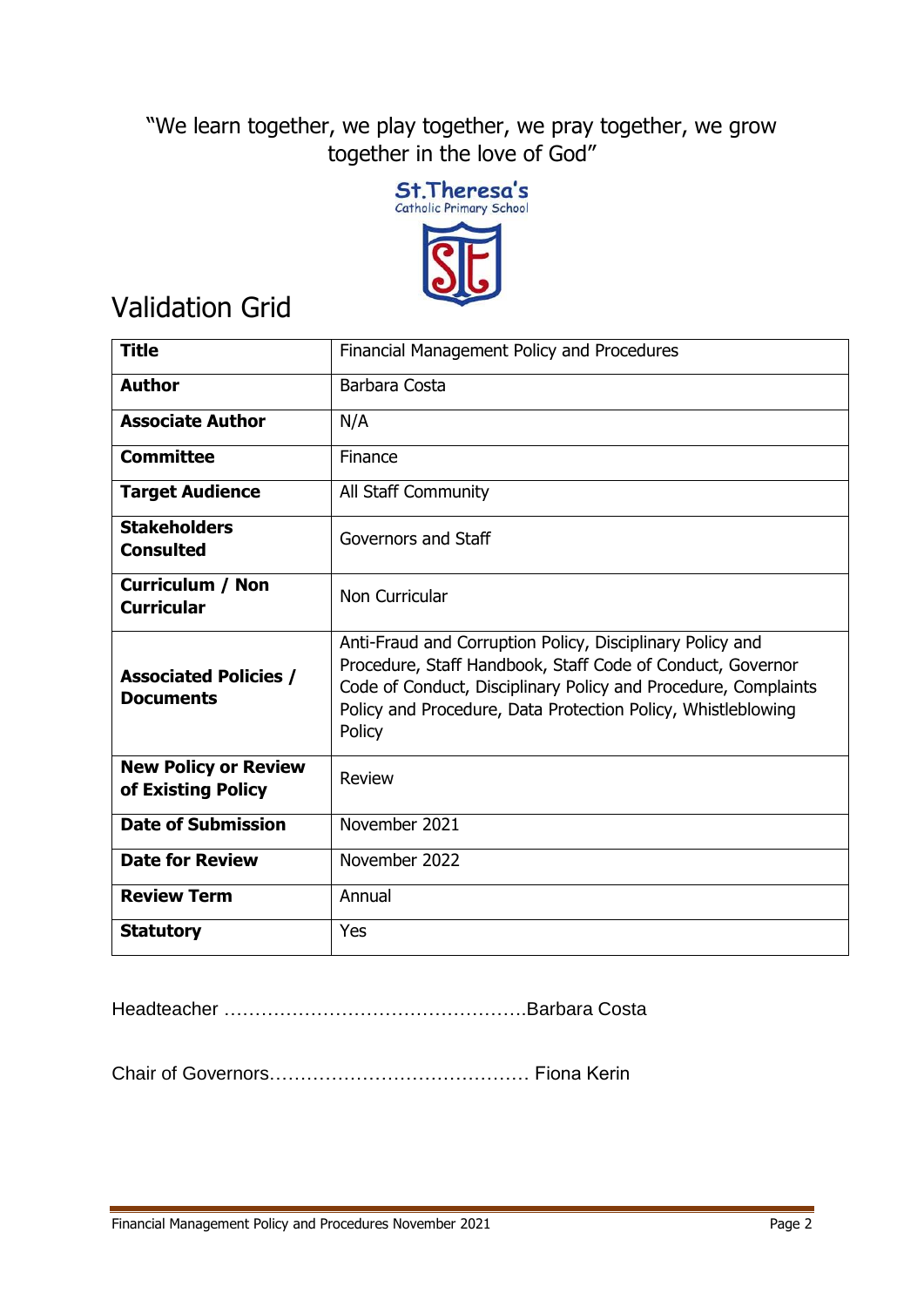| 3.3. Role of the Personnel Committee Error! Bookmark not defined.                 |  |
|-----------------------------------------------------------------------------------|--|
| 3.4. Role of the Health & Safety Premises Committee  Error! Bookmark not defined. |  |
| 3.5. Role of the Curriculum Committee Error! Bookmark not defined.                |  |
|                                                                                   |  |
| 3.7. Role of the Deputy Headteacher  Error! Bookmark not defined.                 |  |
| 3.8. Role of the School Business Manager/Finance Assistant Error! Bookmark not    |  |
| defined.                                                                          |  |
|                                                                                   |  |
|                                                                                   |  |
| <b>Error! Reference source not</b>                                                |  |
|                                                                                   |  |
| Error! Reference source not                                                       |  |
|                                                                                   |  |
| defined.                                                                          |  |
|                                                                                   |  |
|                                                                                   |  |
| 3.15. Anti-Fraud and Corruption Policy Error! Bookmark not defined.6              |  |
|                                                                                   |  |
|                                                                                   |  |
|                                                                                   |  |
|                                                                                   |  |
|                                                                                   |  |
|                                                                                   |  |
|                                                                                   |  |
|                                                                                   |  |
|                                                                                   |  |
|                                                                                   |  |
|                                                                                   |  |
|                                                                                   |  |
|                                                                                   |  |
|                                                                                   |  |
|                                                                                   |  |
|                                                                                   |  |
|                                                                                   |  |
|                                                                                   |  |
| 11. Security of Stocks and Other Property  Error! Bookmark not defined.           |  |
|                                                                                   |  |
|                                                                                   |  |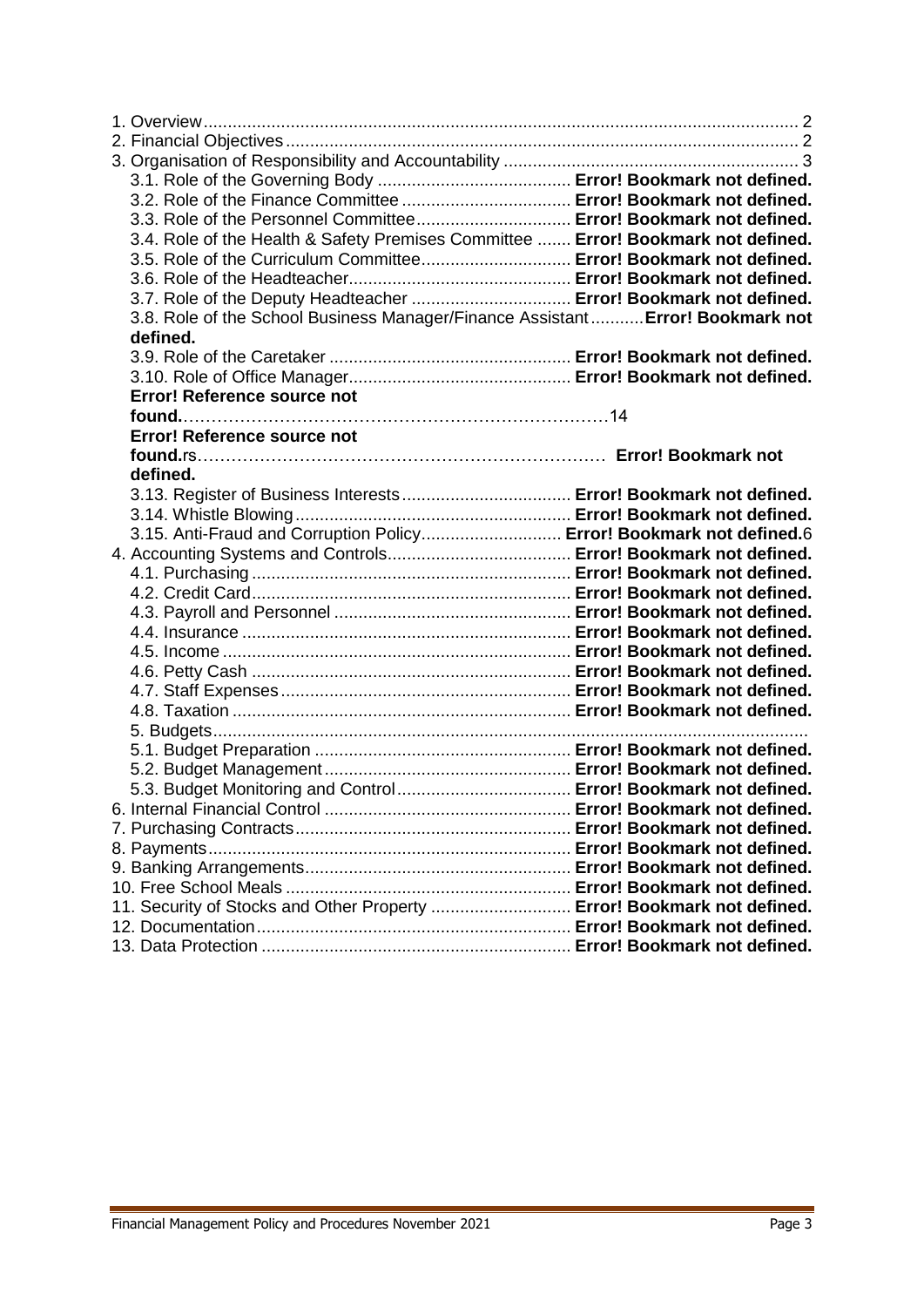## **1. Overview**

The school seeks to develop a system of quality financial management, which will lead to sound financial decisions being made in an efficient and effective manner.

The Governing Body recognises the need for good financial control over the schools' resources and has formulated this policy in order to achieve the standards of financial management as outlined in Ofsted guidelines, the DfE Schools Financial Value Standard and to ensure compliance with the Barnet Scheme for Financing Schools.

The Governing Body will convene at least once a term. The Governing Body:

- will apply the principles of best value to all financial and school dealings, to ensure the most effective, economic and efficient means available.
- challenge how and why a service is provided (including consideration of alternative providers)
- compare performance against other schools taking into account the views of parents and pupils
- consult with stakeholders especially parents/carers and children
- research competition to secure efficient and effective services

## **2. Financial Objectives**

- a. The responsibilities of the Governing Body, its committees, the Headteacher and the staff should be clearly defined and the limits of delegated authority be clearly established
- b. The Governing Body is responsible for ensuring that any grant from the Secretary of State is used only in accordance with the terms set down by the DfE and must take steps to ensure that the financial management and organisation of the Governing Body are such as to enable it to fulfil its obligations.
- c. That the budget should reflect the school's educational priorities and objectives, seek to achieve value for money and be subject to regular and effective monitoring.
- d. That the school will meet the annual requirements of Schools Financial Value Standards (SFVS).
- e. The school should seek to make the best strategic use of resources linking specific grants to educational decisions and priorities.
- f. The school will seek to apply the principles of best value in securing the use of resources and services.
- g. Regular and effective monitoring procedures will be adhered to.
- h. The school's budget will not result in a deficit position. If the school cannot set a balance budget, they must inform the LA immediately to seek further guidance asset out in the 'Scheme For Financing Schools'.
- i. The school should establish sound internal controls to ensure the reliability and accuracy of its financial transactions.
- j. The school should be adequately insured against exposure to risks.
- k. The school should be registered under the General Data Protection Act and all data protected against loss.
- l. The school should ensure that the purchasing arrangements achieve the best value for money.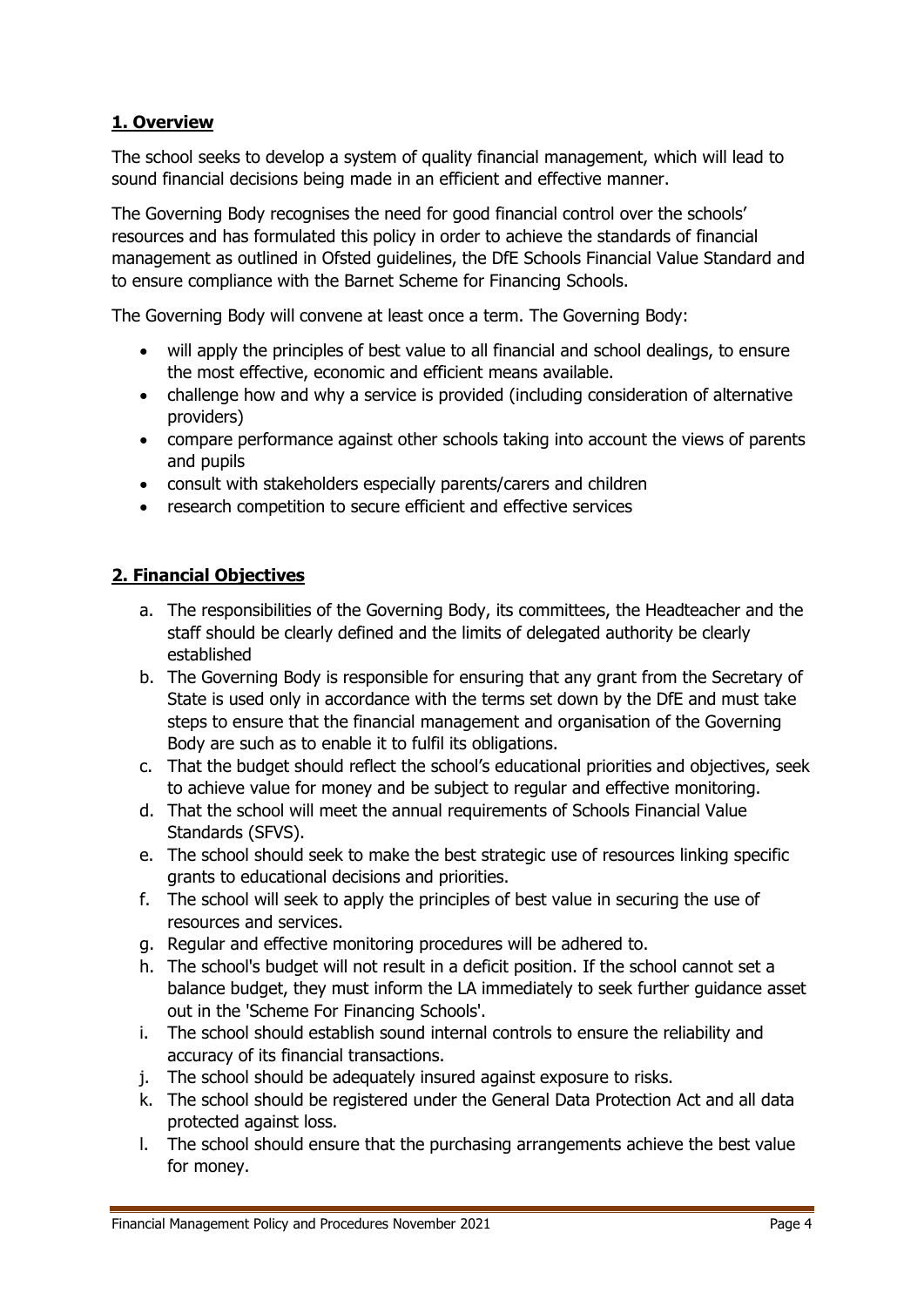- m. There should be efficient procedures for the administration of personnel matters.
- n. Stocks, stores and other assets should be recorded, inventoried and adequately safeguarded against loss and theft.
- o. All income due to the school be identified, received, recorded and banked promptly.
- p. The school should properly control the operation of bank accounts and reconcile bank balances and accounting records.
- q. The school bank accounts will not be overdrawn.
- r. Audit recommendations will be implemented.
- s. All checks of opening and closing down of accounts and reconciliation to the accounting package are carried out by the School Business Manager/Finance
- t. Assistant who acts on behalf of the Director of Finance.
- u. The school will make no gift or payment in cash or kind.
- v. All office computers and laptops will be encrypted.

## **3. Organisation of Responsibility and Accountability**

## **3.1 Role of the Governing Body**

- a. To ensure that all Governing Body and other Committee decisions are based on raising the achievement of all pupils.
- b. To take responsibility for overall financial management of the school and satisfy the Local Authority (LA) that the school's financial management and organisation are such as to enable it to fulfil its financial obligations.
- c. To ensure that any grant from the LA is only used for the purpose prescribed (see LA financial regulations).
- d. To provide such information as the Secretary of State may require.
- e. To approve and make a SFVS submission annually by the required deadline.
- f. To appoint external auditors (if considered appropriate).
- g. To respond promptly to recommendations made by auditors or inspectors.
- h. To provide the LA with timely monthly and annual financial returns in the required format (Consistent Financial Reporting).
- i. To manage the school budget:
	- $\triangleright$  Consider the annual budget plan
	- $\triangleright$  Approve the budget
	- $\triangleright$  Consider and approve any revisions to the budget
	- $\triangleright$  Agree levels of delegation for financial responsibility
- j. To delegate powers, including to spend, to the Headteacher as follows:
	- $\triangleright$  internal scheme of delegation to governors' committees
	- $\triangleright$  the Headteacher may delegate the responsibility of departmental budgets to the Deputy Headteacher and teaching staff.
	- $\triangleright$  limits to powers spending, virements as per the Financial Management Policy
	- $\triangleright$  clarity of functions and responsibilities (Job Descriptions)
- k. To be consulted by the Local Authority:
	- on significant changes to LA's Fair Funding/Scheme of Delegation
- l. To ensure accounts are kept:
	- $\triangleright$  accurately
	- $\triangleright$  in accordance with local and national requirements
- m. To determine staff disposition and policy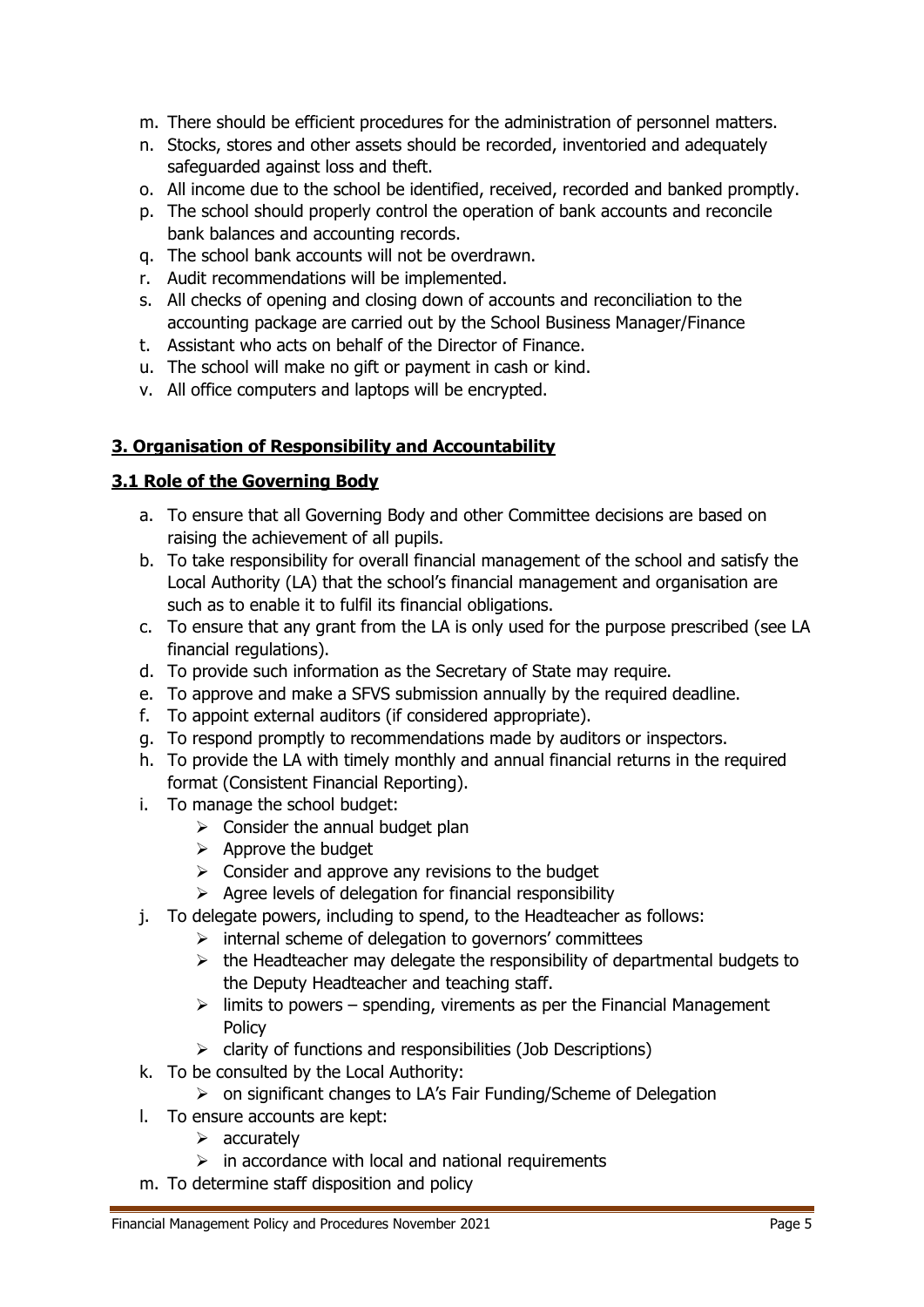- $\triangleright$  in accordance with Teachers Pay and Conditions agreement
- > non teachers' requirements e.g. Teaching Assistants, caretakers etc.
- n. To make judgements and estimates that are reasonable and prudent;
- o. To act as a 'critical friend' to the Headteacher by providing advice, challenge and support.
- p. To ensure that effective procedures are in place for processing staff salaries timesheets, absence returns and changes in terms and conditions of employment.
- q. To evaluate the effectiveness of spending decisions.
- r. To ensure that financial duties of staff are clearly described to avoid potential conflicts.
- s. To establish and maintain a register of Business Interests of Governors and Staff who influence financial decisions.
- t. To ensure in conjunction with the Headteacher that:
	- $\triangleright$  salary payments are only made to school employees
	- $\geq$  salary payments are made in accordance with appropriate conditions of employment
	- $\triangleright$  salary payments are only made for services provided to the school
	- $\triangleright$  payroll changes are accurately recorded and promptly processed
- u. To approve a list of authorised signatories for the following list of authorisation:
	- $\triangleright$  Bank transfers and cheques
	- $\triangleright$  Certification of invoices and petty cash payments
	- $\triangleright$  Orders for supplies, works and services
	- $\triangleright$  Salaries and wages, including honoraria, timesheets, overtime, car mileage and travel claims
	- $\triangleright$  Budget virements
- v. To ensure the requirements of the scheme and associated guidance are met.
- w. To ratify the Financial Management Policy annually.
- x. To ratify Policies drawn up by the relevant committee.
- y. To follow deficit budget procedures as set out in the 'Scheme For Financing Schools'.
- z. To maintain minutes of the meetings.
- aa. To approve expenditure on major capital projects / leasing and to seek Diocesan approval before proceeding.

## **3.2. Role of the Finance and Resources Committee**

## **Finance**

It is the responsibility of the Finance and Resources Committee to follow the terms of reference agreed by the Governing Body as follows:

- a. to advise the Governing Body on financial strategy and policy within the resources available;
- b. to ensure Schools Financial Value Standard (SFVS) submission is made annually by the required deadline;
- c. To receive, consider and present to the Governing Body, for approval, annual estimates of the school's budget, and revised forecasts as appropriate;
- d. To monitor the timely submission of grant applications and financial returns to the LA and DfE (where appropriate);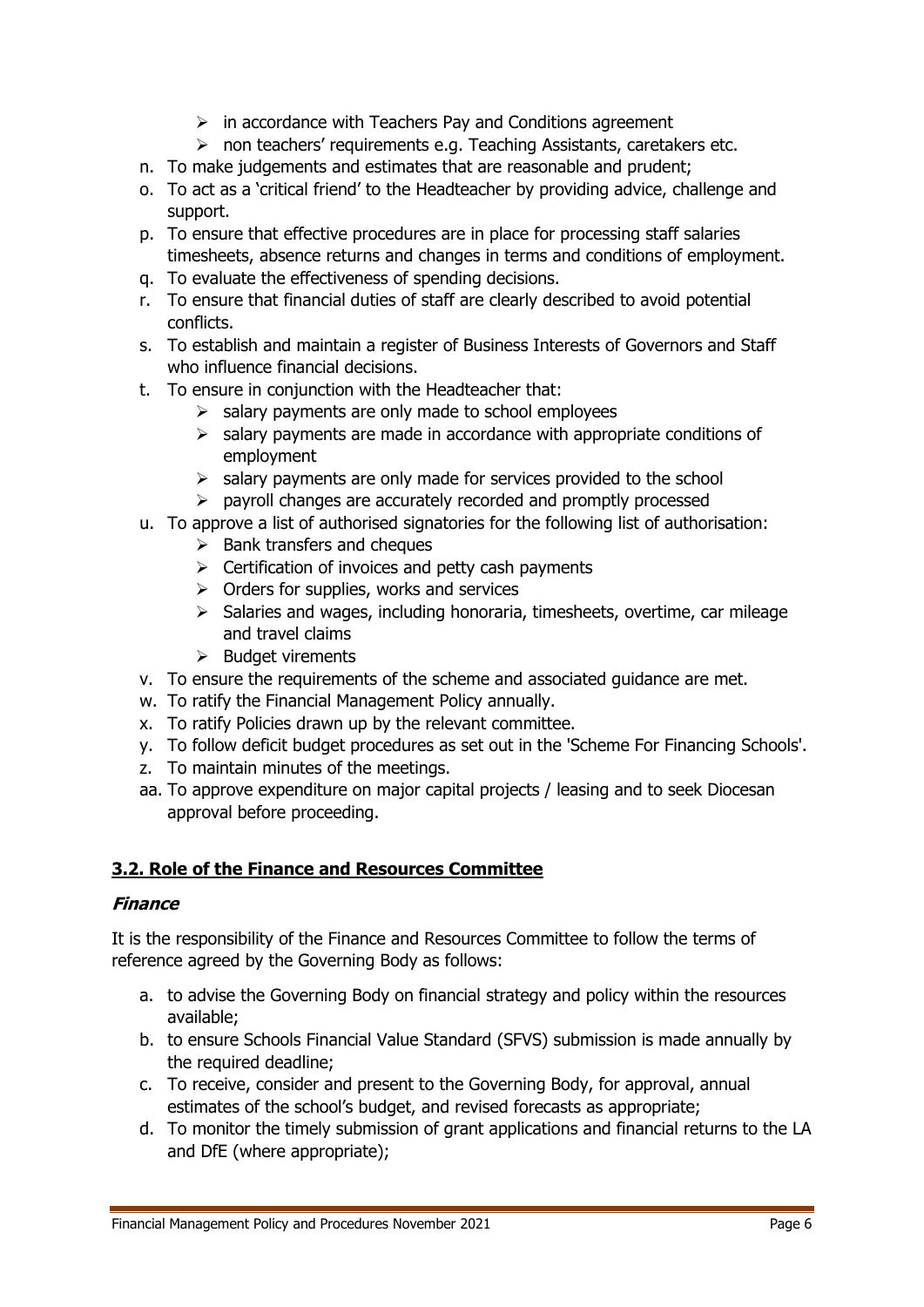- e. To advise the Governing Body on the application of the school's budget and other payments made to the school in accordance with current legislation;
- f. To receive regular reports on the school's income and expenditure as compared with budget, and report to the Governing Body;
- g. To keep under general review the personnel establishment of the school and to recommend to the Governing Body the financial limits for salaries and wages within the overall school budget;
- h. To ensure that the staffing levels in the school reflect the needs of the pupils and support the School Development Plan;
- i. To advise the Governing Body on the provision of resources and services to the school and to undertake the setting up of contracts for services as determined by the Governing Body. To consider, where appropriate, the substitution of in-house provision and to advise the Governing Body accordingly;
- j. To ensure that Best Value principles are applied to all purchases and renewal of service contracts and that the school adheres to LA Contract Standing Orders when obtaining quotations or tendering for larger contracts. Governors should seek LA or Diocesan expertise and guidance on contracting and tendering when appropriate.
- k. To review the Financial Management Policy annually and present to the Governing Body for ratification;
- l. To monitor all financial controls;
- m. To determine policy with regard to virements between budget headings;
- n. To review at least annually the Register of Governors' business interests and to ensure its accuracy. (There is an opportunity to review / declare changes to business interests at each meeting of the Full Governing Body);
- o. Provide such information as may be required by the Auditors;
- p. To respond promptly to recommendations made by auditors or inspectors;
- q. Authorise changes in payroll (joint authority with Headteacher);
- r. Advise on financial aspects of contracts;
- s. To ensure that budget expenditure is appropriate, controlled and prioritised against all available resources;
- t. To approve variations in planned spending;
- u. To approve and authorise Leasing Agreements (when applicable);
- v. To provide information relating to finance issues for parents/carers;
- w. To maintain minutes of meetings that may be open to a full Governing Body meeting;
- x. To authorise virements in excess of £5,000 for individual budget headings.
- y. To authorise write-offs and disposal of stock.
- z. To ensure appropriate insurance cover for the school is obtained.
- aa. To respond promptly to recommendations made by auditors or inspectors.
- bb. To approve and authorise Leasing Agreements.

## **Resources (including premises)**

- a. Assist in the preparation of how the school plans to maintain or improve their accommodation and grounds to provide a suitable, healthy and safe environment.
- b. Premises management should take into account a large range of issues which fall into three main categories:
	- $\triangleright$  Maintaining current premises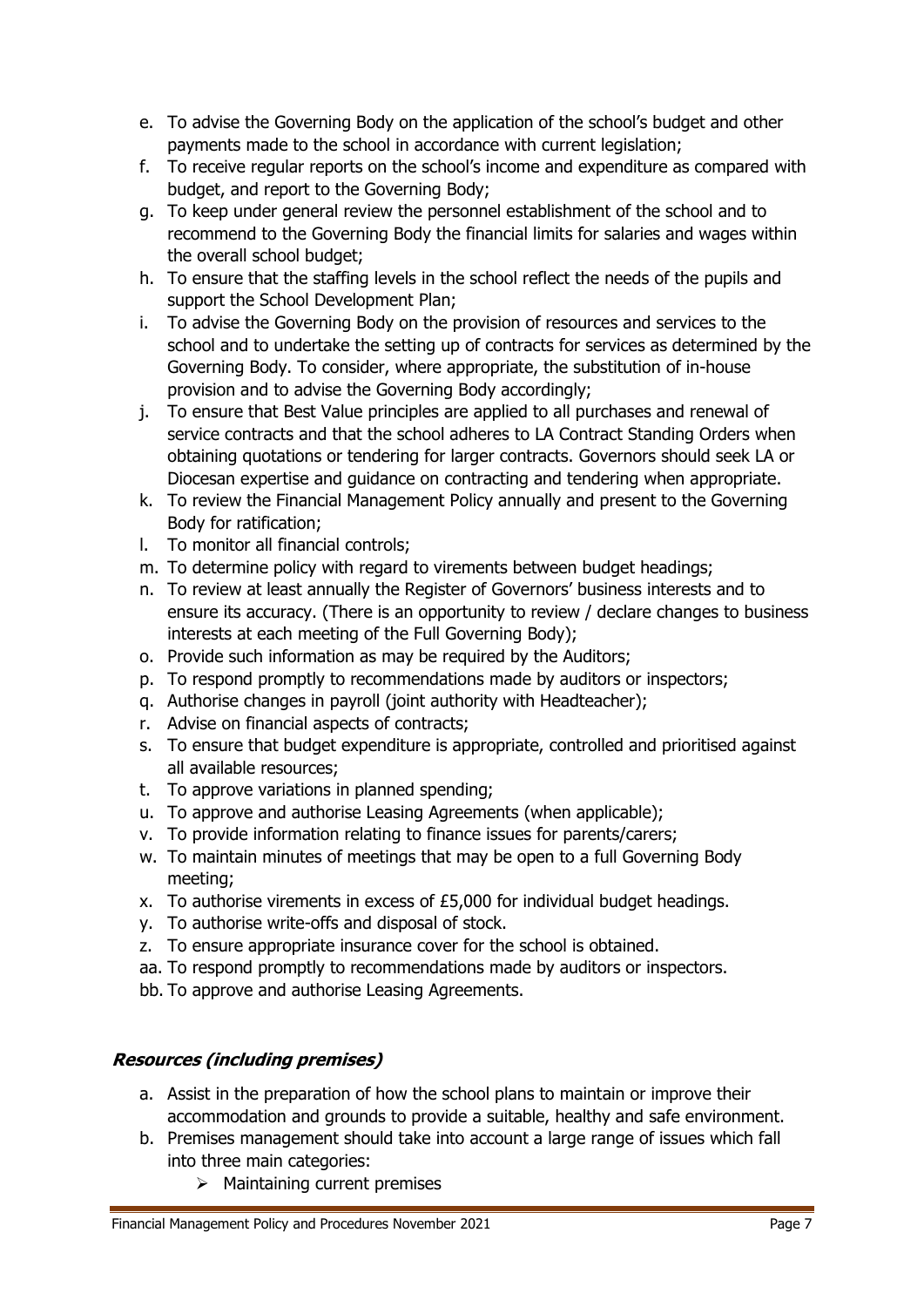- $\triangleright$  Making the best use of the premises
- $\triangleright$  Planning necessary changes / improvement to the premises
- c. Monitor and oversee capital programmes;
- d. Review all existing contracts on an annual basis, delegated to Headteacher and Business Manager;
- e. Review Policy and procedures for Health and Safety every two years;
- f. Ensure works are completed as per Health and Safety requirements;
- g. To maintain minutes of meetings that may be open to a full Governing Body meeting.

## **3.3. Role of the Pay and Performance Committee**

- a. To ensure that the school establishes and maintains personnel policies that are in accordance with relevant national legislation and current good practice;
- b. To ensure that the school has clear personnel policies relating to recruitment, retention, discipline and grievance, dismissal and redundancy;
- c. To review the above policies as per agreed timetable;
- d. To oversee the development and operation of the school's Appraisal Procedures for the support and teaching staff;
- e. To oversee the formulation of the school's pay policy;
- f. To be responsible in consultation with the Headteacher for the placement of staff on the appropriate point of the relevant pay scales;
- g. To establish and review on a regular basis administrative arrangements for personnel matters, whether carried out internally or by external agencies;
- h. To establish and review, on a regular basis, arrangements for obtaining professional and legal advice in personnel matters;
- i. Ensure that staff are correctly and fairly appointed in line appropriate policies and procedures;
- j. To make arrangements to ensure that selection panels are available at short notice for appointments that are not delegated to the Headteacher; in the case of Headteacher and Deputy Headteacher appointments;
- k. To draw up the job description, person specification, advertisement and relevant information for Headteacher and Deputy Headteacher applicants, and to select candidates for interview, to interview, and to recommend the successful candidate to the Governing Body for appointment;
- l. To maintain minutes of meetings that may be open to a full Governing Body meeting;
- m. To set and review appraisal targets for the Headteacher.

## **3.4. Role of the Headteacher**

Although the Headteacher retains ultimate responsibility, the Headteacher, and the School Business Manager work in partnership in all matters relating to finance. The Governing Body will expect the Headteacher to take responsibility for making proposals about the educational character and mission of the school, for the organisation, direction and management of the school and leadership of the staff and for the determination of the school's academic and other activities.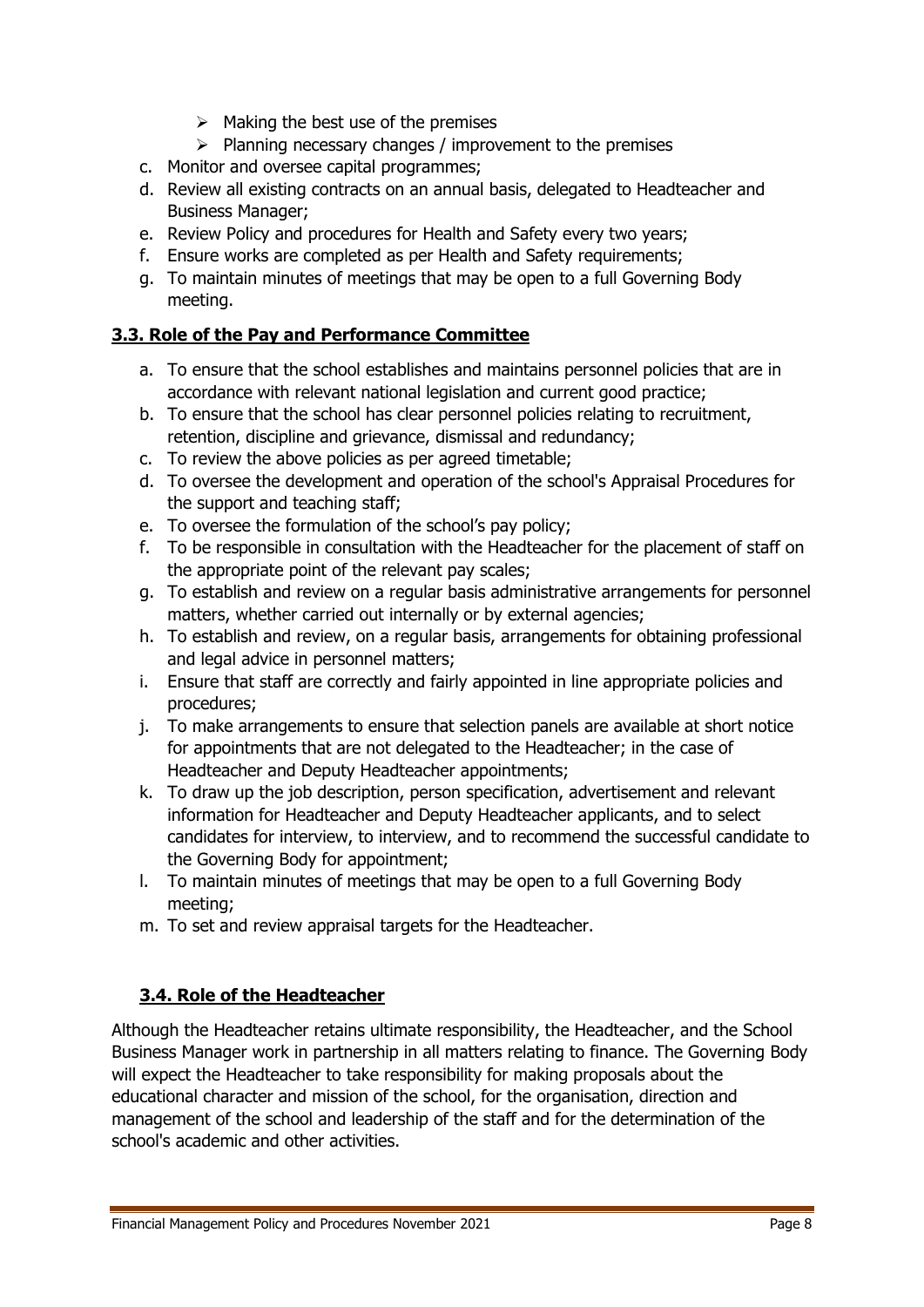The Headteacher has a key role in all financial matters. Together with the School Business Manager she will be aware of all financial transactions viz:

- a. To check that the funds delegated by LA are correct;
- b. To prepare budget estimates in conjunction with the School Business Manager and members of the Finance Committee;
- c. To submit the budget for approval of the Full Governing Body;
- d. To submit the ratified budget to the LA by the required deadline;
- e. To advise the Finance Committee on spending priorities;
- f. To ensure that school expenditure reflects priorities in the School Improvement Plan including plans for money held in reserve for future projects;
- g. To implement expenditure in line with the school budget;
- h. To manage the budget and ensure that the budget limits are not exceeded;
- i. To ensure the list of authorised signatories is maintained and updated when necessary;
- j. To make budget virements where necessary up to the value of £5,000 for individual budget headings;
- k. To consult the Finance Committee on virements in excess of £5,000;
- l. To monitor the budget monthly, or more regularly if appropriate, using reports issued by the School Business Manager/Finance Assistant;
- m. To ensure budget holders receive regular reports and that their budgets are not overspent;
- n. To approve all budget expenditure prior to the raising of Official Order Forms;
- o. To authorise expenditure on a day to day basis in line with the budget;
- p. To monitor grant income and expenditure and to ensure that the eligibility criteria for the spending are met;
- q. To submit reports to the Governing Body giving details of income, expenditure and commitments to data;
- r. To sign cheques (two signatures are required on all cheques over £250). The additional signatories are the Deputy Headteacher and a named member of the Leadership Team;
- s. To authorise BACs payment via the online system.
- t. To ensure that the School Budget Share Account does not become overdrawn;
- u. To authorise any overtime/extra duties/supply claim forms;
- v. To monitor salary expenditure with the School Business Manager making use of the statements produced by the LA;
- w. To authorise payroll amendments;
- x. To follow up and pursue outstanding queries;
- y. To keep up to date with the Financial Rules and Regulations;
- z. To ensure that the relevant LA Financial Regulations/Standing Orders or DfE requirements are implemented;
- aa. To ensure SFVS submission is made annually by the required deadline;
- bb. To follow deficit budget procedures as set out in the 'Scheme For Financing Schools';
- cc. To immediately notify the auditors of any suspected irregularity;
- dd. To ensure that the auditors have access to such premises, documents and assets as they consider necessary;
- ee. To consider and respond to recommendations in audit reports and report to the Governing Body results and any action taken by the school;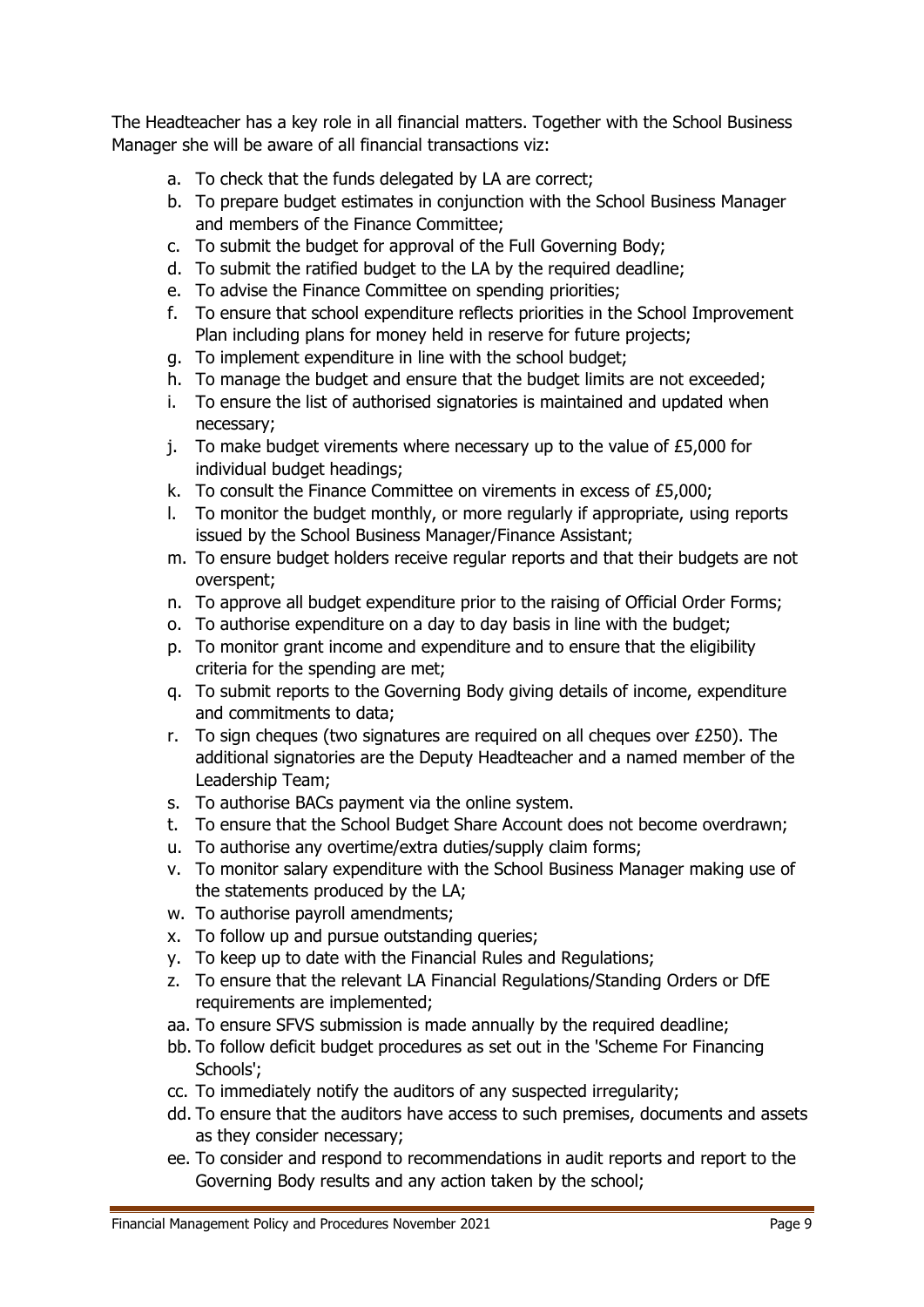- ff. To be responsible to the Governing Body for appointment of staff subject to the approval of the Chair of Governors;
- gg. To implement the school personnel disciplinary procedures as appropriate;
- hh. To ensure that arrangements for staff appraisal are in place and being developed;
- ii. To collate, analyse and organise cover for staff absences including supply;
- jj. To inform Human Resources of any staff changes;
- kk. To verify the accuracy of the pay details provided by the payroll provider on a monthly basis.
- ll. To ensure that duties relating to financial administration are distributed so that at least two people are involved whereby, one will act as a check on the work of the other;
- mm. To adhere to the principles of Best Value at all times;
- nn. To monitor contracts held by the school;
- oo. To ensure that relevant staff are aware and implement the VAT Regulations;
- pp. To ensure all aspects of the school's Health and Safety Policy are complied with;
- qq. To ensure that all staff are made aware of the school's Whistle-Blowing Policy;
- rr. To ensure that the financial competencies of relevant staff are reviewed regularly and appropriate training needs met;
- ss. To ensure that proper procedures and registration for Data Protection are in place.
- tt. To ensure that the schools insurance arrangements are adequate and are reviewed annually;
- uu. To ensure that an Inventory Book is maintained of all attractive and portable items above the value of £200 and an annual check is performed;
- vv. Liaise with LA for school meals catering contract;
- ww. To ensure effective financial systems, procedures and controls are implemented.

## **3.5. Role of the Senior Management Team and Budget Holders**

## **Senior Management Team**

- a. To be an authorised signatory on cheques;
- b. To authorise BACs payment via to online system
- c. To liaise with the School Business Manager/Finance Assistant in the event of any queries;
- d. To ensure all aspects of the school's Health and Safety Policy are complied with in the absence of the Headteacher;
- e. To attend regular meetings with the Headteacher and the School Business Manager to review budgets;
- f. The Deputy Headteacher will organise cover for staff absences including booking supply.

## **Budget Holders**

- a. To advise senior leaders of planned expenditure via Subject Development Plan;
- b. To be responsible for preparing and implementing subject development plans;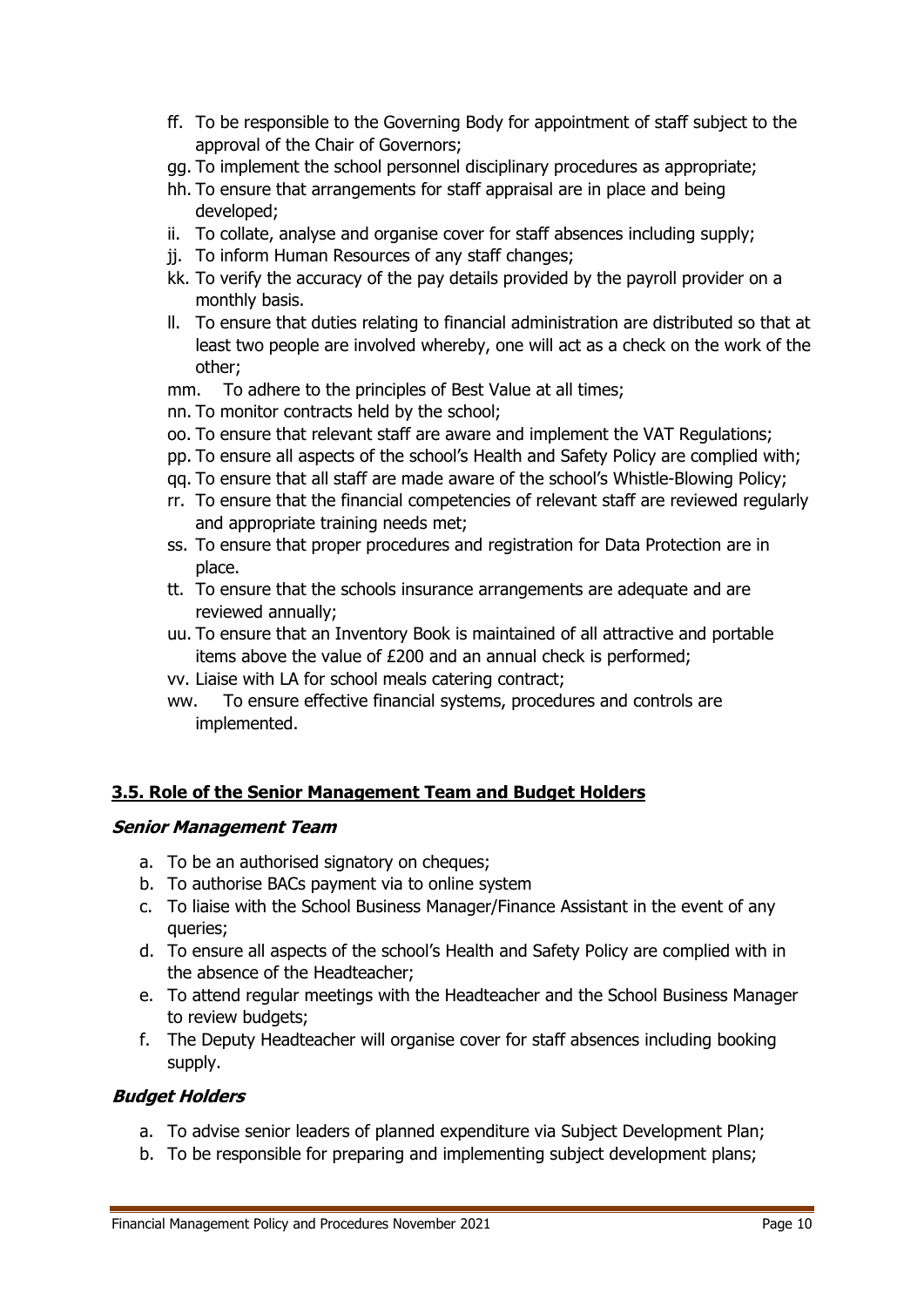- c. To maintain resources and place orders using internal order forms which must be sanctioned by the Headteacher or Deputy Headteacher;
- d. To ensure the budget allocation is not overspent;
- e. To receive expenditure reports from the Finance Assistant/School Business Manager;
- f. To monitor expenditure against budget allocation and raise queries if necessary;
- g. To discuss additional funding requirements with the Senior Leadership Team;
- h. To plan and spend the allocation by end of January to aid year end process.

## **3.6. Role of the School Business Manager/Finance Assistant**

The school buys into the LA Schools Finance Support Section Full Accountancy Service and the allocated officers undertake the following financial responsibilities:-

- a. Assist the Headteacher in the preparation of the annual budget of income and expenditure for the school;
- b. Assist the Headteacher in the preparation of 'Planned use of Balances' Report;
- c. Assist the Headteacher in the preparation of a medium term budgets;
- d. Prepare financial statements for projects as required;
- e. To support the Headteacher and Deputy Headteacher to investigate and generate additional sources of income for the school;
- f. Monitor the annual budget and present regular management reports;
- g. To be responsible for monitoring of income;
- h. To ensure that the budget codes are not overspent and to take corrective action where necessary;
- i. To monitor salary expenditure making use of the statement of accounts produced by the LA monthly;
- j. To raise and follow up salary queries;
- k. To check staff pay details provided by the payroll provider on a monthly basis and review with the Head teacher;
- l. To prepare and process virements in conjunction with the Headteacher or Deputy Headteacher as necessary;
- m. To assist in the preparation of Year-End Forecasts as stated in the Scheme for Financing Schools;
- n. To attend regular meetings with the Headteacher to review budgets;
- o. To attend Governors meetings as and when necessary;
- p. To ensure opening and closing balances reconcile to LA Accounts;
- q. To assist the Headteacher to put an action plan into place following an Audit;
- r. To advise on Financial Policy and procedures;
- s. To advise and provide support on meeting SFVS;
- t. To commit Official Orders on the accounting package;
- u. To ensure correct CFR coding for Income and Expenditure;
- v. To process invoices, stamp and complete the Certification Stamp for payment;
- w. Prepare cheques and pass them with the relevant documentation to the Headteacher and a second signatory for certification;
- x. To input income for BACS payments and income that has been checked, banked and recorded in Paying in Books to accounts system.
- y. To raise and follow up queries as necessary;
- z. To keep the accounting package up to date;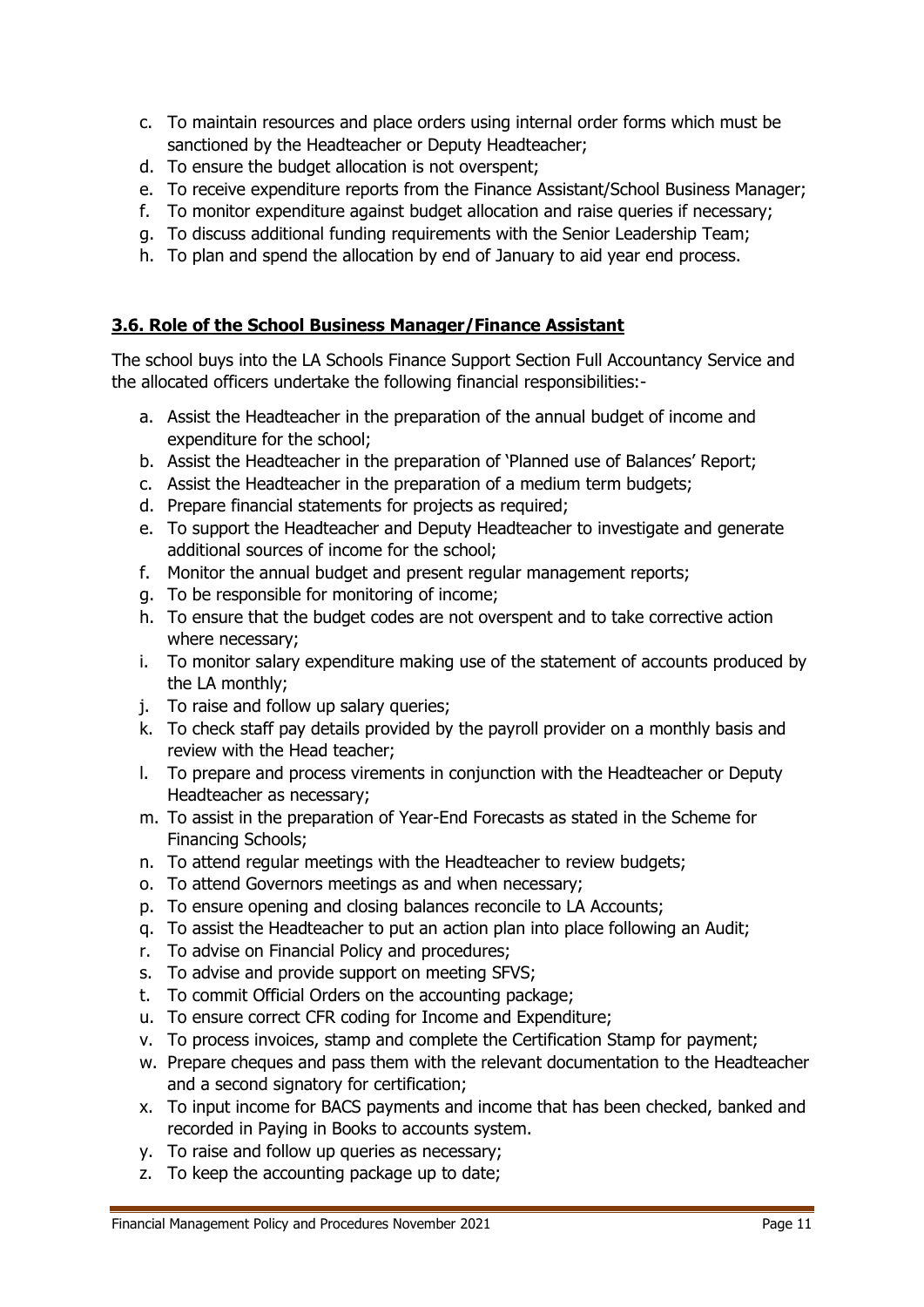- aa. To reconcile computer accounts to the LA Reports on a monthly basis;
- bb. To ensure LA Returns are submitted on time;
- cc. To check all records relating to school finance;
- dd. To provide the LA with details of income and expenditure and statements of bank reconciliation on a monthly basis by the required deadline;
- ee. To provide the LA with a summary of VAT paid and received on a monthly basis;
- ff. To ensure that the School Budget Share Account does not become overdrawn;
- gg. To ensure VAT Regulations are complied with;
- hh. To be responsible for the back-up of the accounting package;
- ii. Prepare year-end returns including schedules of debtors, creditors, payments and receipts in advance and Certificate of Accountability by the required deadline;
- jj. To ensure that an audit trail is maintained and financial transactions are traceable from the original documentation to accounting records and vice-versa;
- kk. To ensure that the financial records are maintained to an auditable standard;
- ll. To maintain accurate and up to date accounting records;
- mm. Maintain contact with statutory authorities and other organisations;
- nn. General financial and administrative tasks as directed by the Headteacher.

## **3.7. Role of the Caretaker**

- a. To supervise school cleaning staff to ensure the premises are maintained to the required standard;
- b. To order materials and equipment needed for basic building repairs, maintenance and cleaning;
- c. To place orders for cleaning materials and toilet requisites;
- d. To carry out minor building repairs and maintenance and claim overtime as appropriate;
- e. To ensure that legislation relating to Public Liability Insurance is adhered to;
- f. To ensure all aspects of the school's Health and Safety Policy are complied with;
- g. To sign delivery notes on receipt of goods. If it is not possible to check them the delivery note must be marked 'unchecked' in order that a detailed check can be carried out to ensure accuracy;
- h. To pass the goods received to the relevant staff for detailed checking against the Official Order;
- i. To ensure that all workmen who come on site report to the office and sign the visitors book and wear a visitor's badge;
- j. General premises and building related tasks as directed by the Headteacher;
- k. To accompany workmen on site;
- l. To facilitate premises lettings as per Lettings Policy;
- m. To maintain a log of issues relating to service contracts to aid decision making;
- n. To security mark inventory items where relevant;
- o. To assist in carrying out an annual inventory check.

## **3.8. Role of Office Manager**

a. Responsible for completing termly school Census. This is a census return of numbers of pupils and their ages and other characteristics from all schools to the DfE;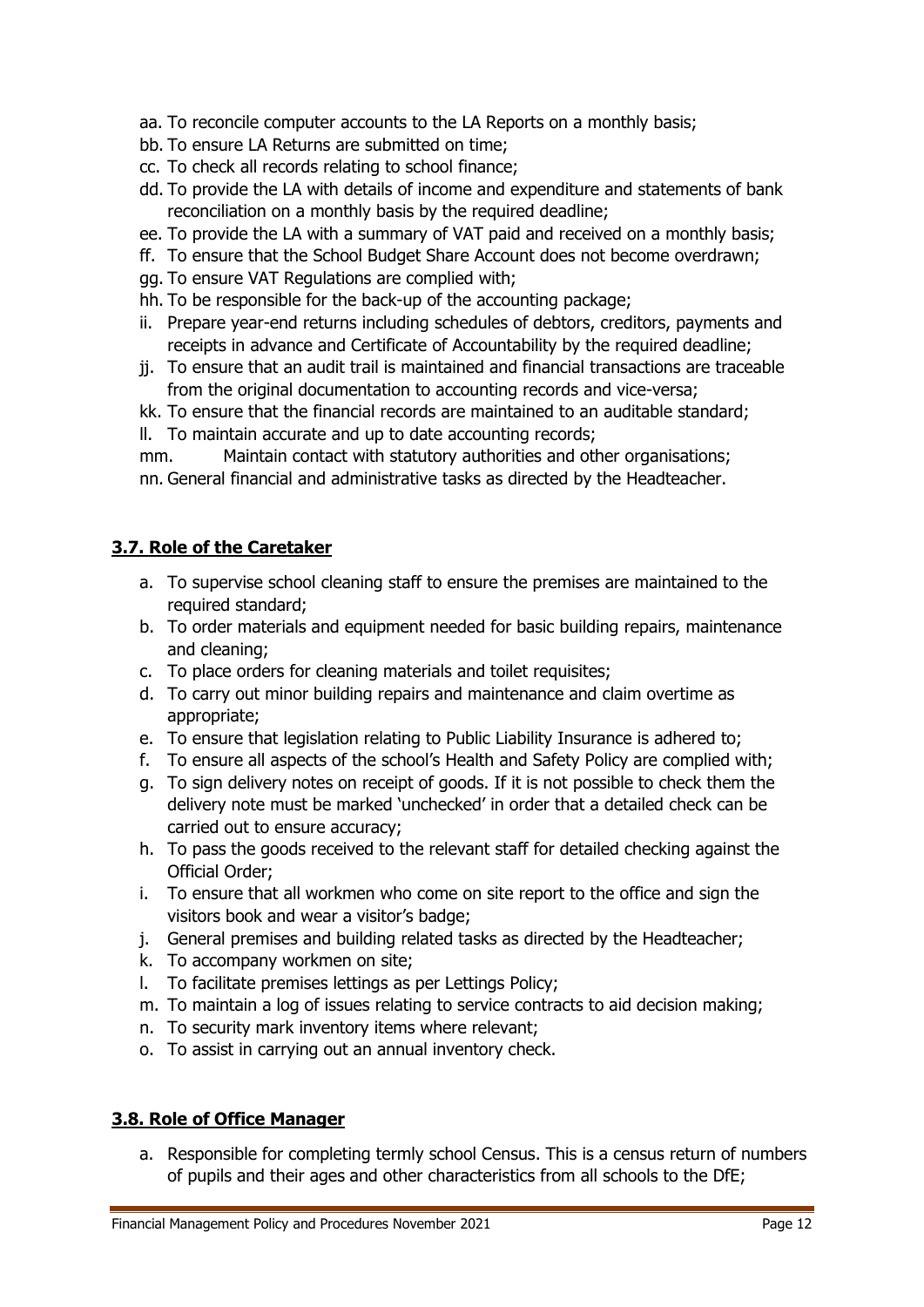- b. To complete the staff workforce census and submit to the DfE;
- c. To raise Official Orders for educational resources as requested by budget holders and ensuring that the stocks are replenished as necessary;
- d. To check delivery of goods ordered by school office against Official Order Forms, signing and passing the invoice/delivery notes to finance;
- e. To pass goods received to the relevant budget holder for detailed checking against the Official Order;
- f. To follow up outstanding delivery notes for goods/services ordered by budget holders;
- g. To follow up any queries relating to the orders;
- h. To send a letter to follow up bounced / refer to drawer cheques;
- i. To inform the Headteacher of outstanding debts;
- j. To prepare, send and chase school invoices;
- k. Book staff on training courses and maintain a training record;
- l. To collect and bank income for school trips/music etc. (income collected and banked by the School Business Manager and checked by the Officer Manager;
- m. To prepare paying in slips for all school's income;
- n. To book residential and day trips and follow up queries;
- o. To chase outstanding debts and seek authority to write-off long outstanding debts (Headteacher/School Business Manager);
- p. Provide administrative support in procurement and securing sponsorship and funding;
- q. Following successful interviews by the Headteacher, write to candidates with job offers, collate new starter pack information, and forward to Human Resources for processing;
- r. To write to Human Resources informing them of staff changes at the direction of the Headteacher
- s. To input payroll changes and contracts into the online LA payroll system iTrent;
- t. To place adverts for staff vacancies in newspapers;
- u. Order and maintain stock levels for first aid material and office stationery.

## **9. Role of School Secretary**

- a. Collate staff absence details on to a monthly form for submission to Human Resources (HR)/Payroll Department;
- b. To purchase stamps and maintain the postage stamp book;
- c. Oversee all out-going mail and the operation of the postage;
- d. To raise Official Orders for educational resources as requested by budget holders and ensuring that the stocks are replenished as necessary;
- e. Maintain the school's Inventory/Asset Register which is annually checked by the Caretaker;
- f. To check delivery of goods ordered by school office against Official Order Forms, signing and passing the invoice/delivery notes to finance;
- g. To follow up outstanding delivery notes for goods/services ordered by budget holders;
- h. To follow up any queries relating to the orders;
- i. To follow up outstanding delivery notes for goods/services ordered by budget holders;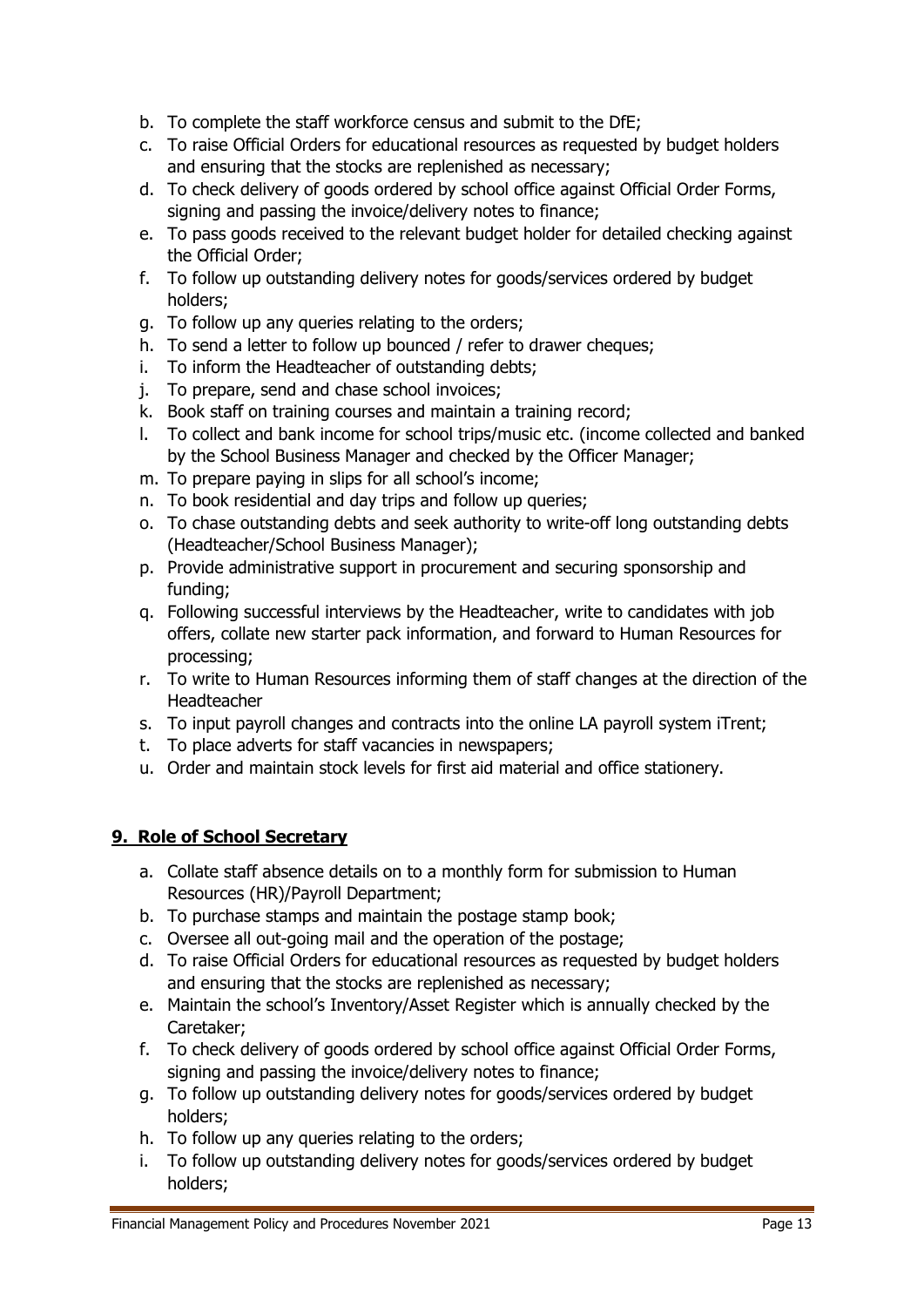- j. To follow up any queries relating to the orders;
- k. To liaise with the Caretaker about school lettings as per Lettings Policy;
- l. To issue lettings invoices, bank income, issue receipts and process any refunds;
- m. Responsible for collecting and banking of income for School Fund/School Building Fund;
- n. Responsible for submitting annual turnaround report for school building fund
- o. Responsible for collecting, banking and maintenance of records for charities income and expenditure for charities;
- p. Book staff on 1st Aid training course and maintain a training record;
- q. To check and authorise supply agency timesheets;
- r. To collect and bank income for school residential trips;
- s. To distribute paperwork for DBS checks and maintain single central record.

## **3.10. Register of Business Interests**

The Governing Body will establish a Register of Business Interests, for themselves and staff, following guidance issued by the LA. This will be reviewed annually.

## **3.11. Whistle Blowing**

The School Whistle-blowing Policy has been adopted and is accessible to staff on the school website.

## **3.12. Anti-Fraud and Corruption Policy**

The School Anti-Fraud and Corruption Policy has been adopted and is accessible to staff on the school website.

## **4. Accounting Systems and Controls**

## **4.1. Purchasing**

The school is governed by Contract Standing Orders For Schools which can be found here: <https://wwc.barnet.gov.uk/financial-guide>

Reference should be made to section 9 Purchasing Contracts for all expenditure totalling more than £5,000 in a year.

The purchasing procedure is as follows:

- a. Official pre-numbered orders are used for all purchases of goods and services with the exception of utilities, rents and rates payments;
- b. A log is maintained of the Official Order Forms by the school secretary. This includes the date of issue, order number, staff name, budget code and name of the company;
- c. Official pre-numbered orders are ruled off below the last item recorded;
- d. When orders are placed for services an estimated cost is indicated against appropriate budget allocation so that budget can be clearly monitored;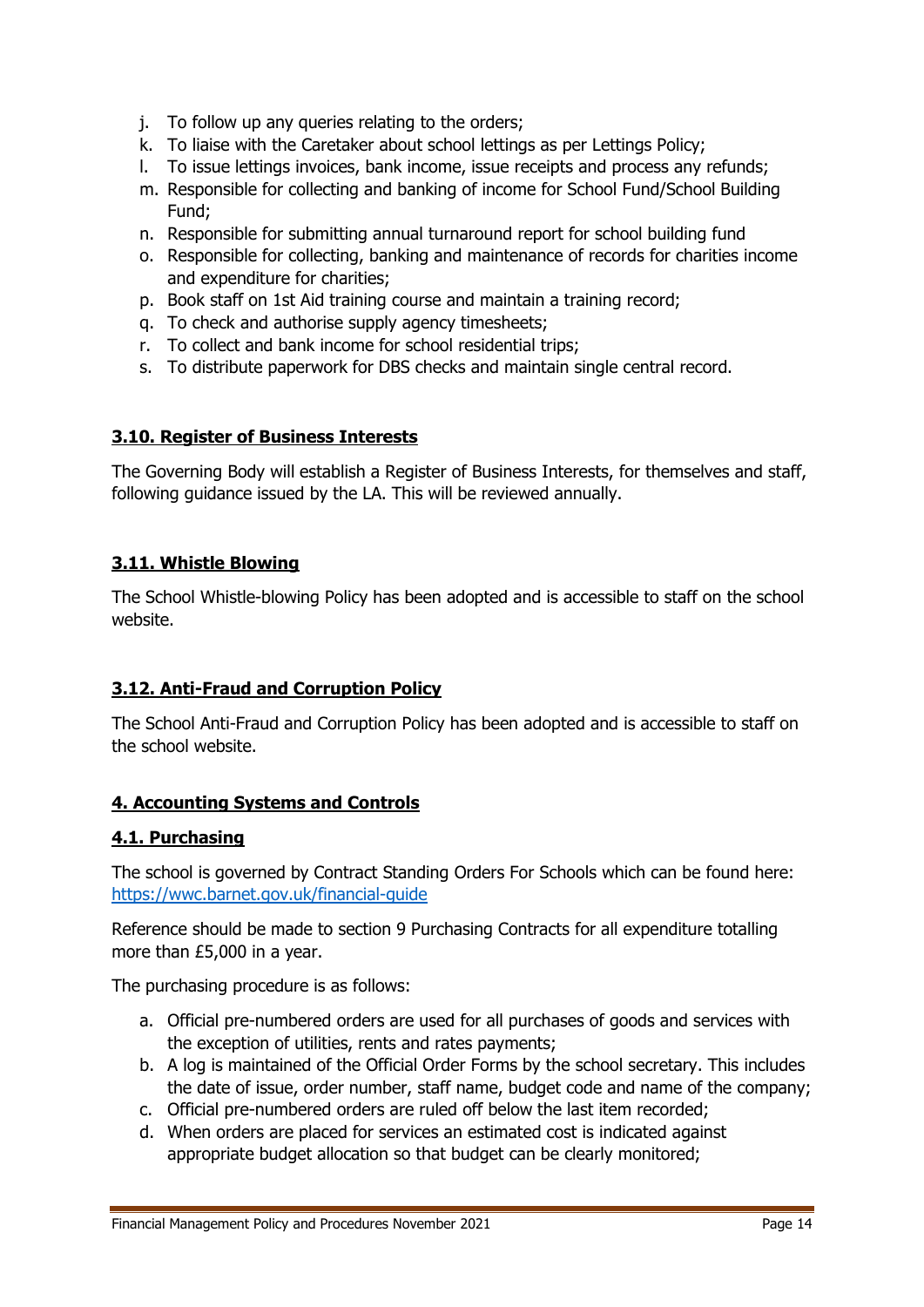This process complies with the segregation of duties regulations where it is required that a person different to the one who entered the order in to the accounts system authorises the order;

- e. 3 copies of the original order are produced and are distributed as follows:
	- $\triangleright$  original to the supplier
	- $\triangleright$  copies retained in the school Office
- f. Authorised orders are then processed and entered on to the accounting package by the School Business Manager/Finance Assistant. Only authorised personnel have access to the accounting package;
- g. When goods are delivered to the school, they are usually signed for and checked by the member of staff on reception or the school caretaker;
- h. On receipt of deliveries the numbers of parcels are checked as being correct.
- i. Where the goods are not checked they are signed for as unchecked;
- j. he checked, signed and dated delivery notes are passed to the School Business Manager/Finance Assistant;
- k. The goods are delivered to the budget holder who checks the quality and quantity of the goods – discrepancies are normally resolved by a member of the Non-Teaching Staff. The School Business Manager/Finance Assistant checks the delivery note against the order and files the delivery note with the Official Orders;
- l. Payment is only made when a proper invoice has been received and checked;
- m. All invoices are stamped with a certification stamp which is completed by the School Business Manager/Finance Assistant. All invoices are marked with the cheque number and filed in cheque number order;
- n. The invoice details are entered on the accounting package and cheques produced which are attached to the invoices or relevant paperwork and passed to the Headteacher for authorisation, who verifies that the amount on the invoice match the cheque;
- o. The cheques and invoices signed by the Headteacher are then passed on to the second signatory for cheques over £250 who then returns the documentation to the school secretaries who will dispatch the cheques and, where appropriate, remittance advice to the supplier;
- p. All cheques over the value of £250 will have two signatures and will only be certified by authorised signatories;
- q. The person signing the cheques and certifying the invoices will not have signed the Official Orders or checked the goods;
- r. The invoices are filed in cheque number order (by month) in the school Office.

## **Procedures to note**:

- a. The Governing Body will give consideration of value for money when considering contracts;
- b. Separation of duties is clearly established by the authorised signatory list and this is adhered to;
- c. No cheque or cash payment will be made to individuals unless they are for goods only;
- d. Payments to individuals for services will only be made where a UTR (Unique Tax Reference) is provided otherwise will be paid through the payroll provider. The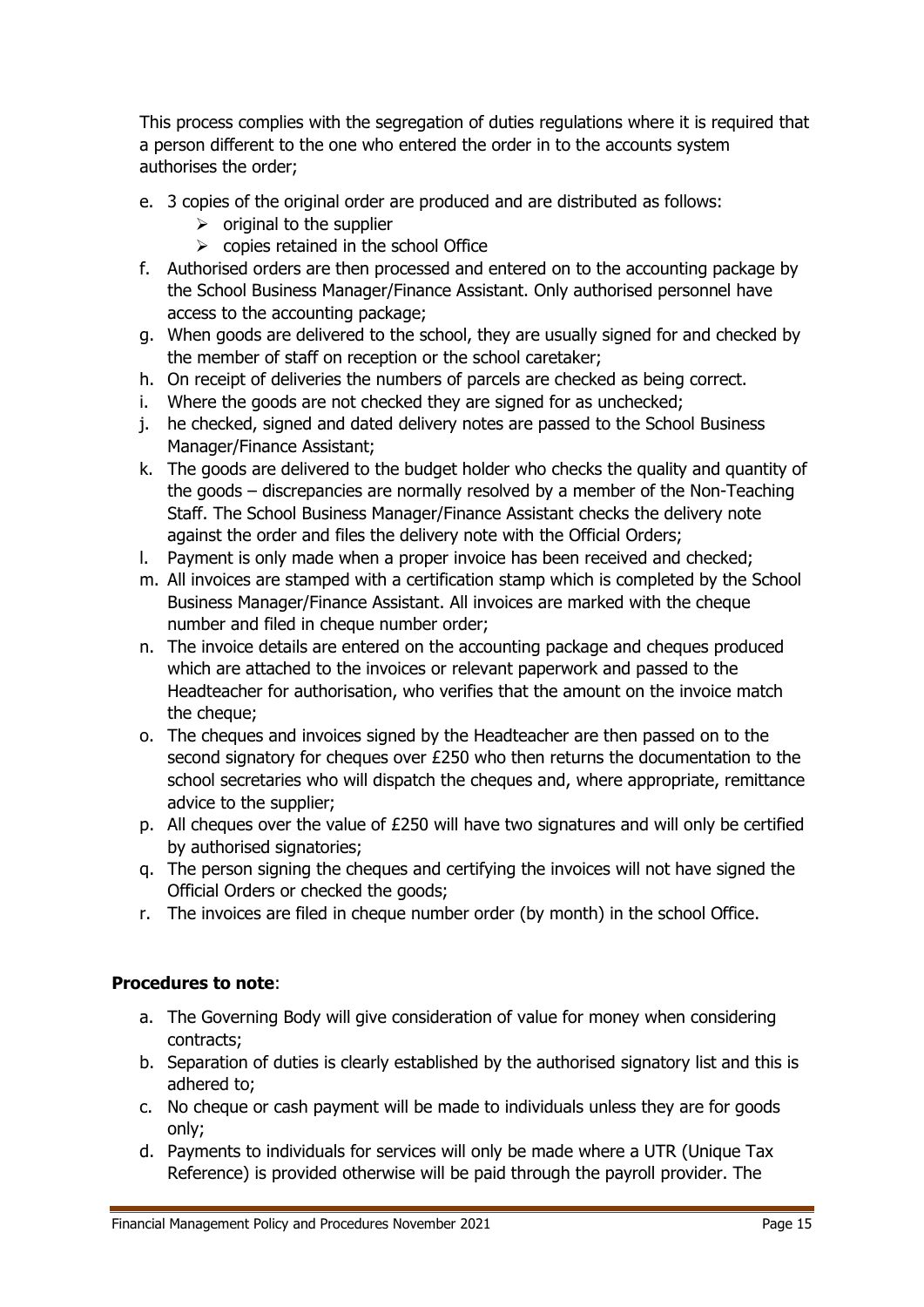school will not issue ex gratia payments, gift vouchers or give other types of gifts to members of staff;

- e. Goods above the value of £200 are listed in the Inventory Book and the Inventory page number will be written on the certification stamp on the invoice;
- f. Budget Holders are continually looking for best value for money on all purchases of goods and services.

## **Non Order Invoices:**

- a. Non order invoices usually relate to telephone orders (only made in emergencies, and kept to a minimum), inspection copies of books, catering invoices, supply teacher invoices and public utilities, e.g. water, fuel bills, telephones bills, etc.;
- b. Non-order invoices are checked by the School Business Manager/Finance Assistant to ensure that they are reasonable, and authorised for payment by the Headteacher;
- c. The School Business Manager/Finance Assistant codes and enters non-order invoices into the accounts system. Cheques are produced from the accounting system and passed with the relevant paperwork to the Headteacher for authorisation who verifies the amount. The cheques and invoices signed by the Headteacher are then passed on to the second signatory who then returns the documentation to the School Accountant/Finance Assistant who will dispatch the cheques and, where appropriate, remittance advice to the supplier;
- d. Travelling expenses are paid to teachers where approved by the Headteacher in line with LA guidance;
- e. Mileage claims for the Headteacher are authorised by the Chair of Governors

## **4.2. Debit Card**

The school has a Debit card.

Details of the policy and procedures governing the use of this card is set out in the Debit Card Policy which can be found on the school website.

## **4.3. Payroll and Personnel**

- a. The school buys into the LA Traded Services for Payroll and Personnel Services (Capita provide these services on behalf of the LA);
- b. All payroll changes, including appointments, leavers, changes of hours and bank details are submitted via "My view" by the Office Manager. All staff at the school are paid monthly;
- c. Any amendments to the Headteacher's salary is authorised and ratified by the Governing Body;
- d. Any amendments to the salary of the Deputy Headteacher is recommended by the Headteacher and ratified by the Governing Body;
- e. The Governing Body has legal responsibility for the Threshold process and hasdelegated the receipt and assessment of applications to the Headteacher. The Headteacher notifies the Governing Body when an application has been assessed.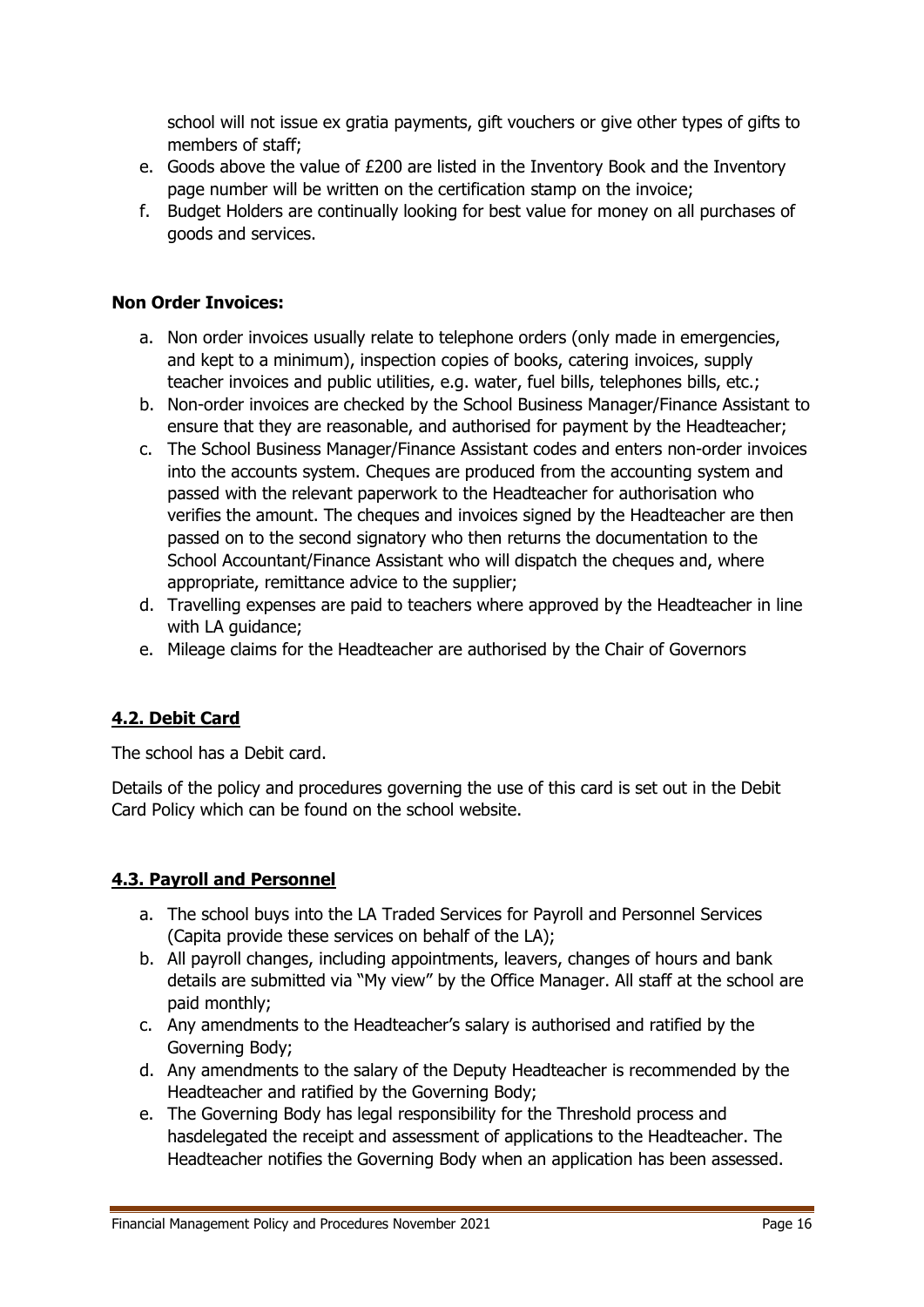Where successful, the Governing Body moves the teacher concerned to the upper pay spine in accordance to the Teachers pay and conditions;

- f. All statutory changes to salary relating to annual pay awards are approved by the Headteacher in line with the school's pay policy;
- g. All major decisions relating to staff which require amendments to payroll can be confirmed by reference to interview details, appointment letters etc. All minor amendments are authorised by the Headteacher;
- h. The Headteacher is responsible for notifying the Human Resources of any payroll amendments, these will be processed on My View via the Office Manager;
- i. Any amendments to an individual's pay details are updated and kept in their personnel files which are kept in a locked filing cabinet in the Headteacher's office;
- j. All voluntary deductions from salary are authorised by the individuals concerned via Human Resources, who in turn notify the Payroll Department;
- k. Pre-payroll reports are (An Employee Preview Report) produced monthly by the LA Payroll Provider (Capita) and are sent to the school prior to payday to enable the school to check them for accuracy. The School Business Manager checks that the names, hours and spinal point details are accurate and up to date. The School Business Manager initials the printout to confirm that the check has been performed. Any discrepancies are resolved by the School Business Manager/Headteacher by telephone or in writing;
- l. Periodically Internal Audit performs random checks to ensure that the correct salary is being paid to each individual;
- m. On an annual basis, the Headteacher completes and signs a salary statement for each member of the teaching staff and support staff, detailing the composition of their salary grade, i.e. points for qualifications, experience, additional responsibilities etc;
- n. The School Business Manager receives the monthly payroll reports which is checked for accuracy and queries raised for any discrepancies;
- o. When the printouts are received by the school, the School Business Manager makes the following checks to ensure the accuracy of the payroll data:
	- $\triangleright$  All amendments to payroll have been applied correctly
	- $\triangleright$  Ensures that the gross pay of individual members of staff is correct according to the latest strategic financial plan
	- $\triangleright$  Initials the payroll print to confirm that the check has been performed
	- $\triangleright$  Raise queries with the relevant department by telephone or in writing
- p. The Deputy Headteacher is responsible for staff cover and is also responsible for any supply cover required for absent teachers. Recruitment agencies invoice the school for supply teachers. Supply teachers complete their own timesheets obtained from the relevant agency. The timesheets are checked and authorised by the Office Staff. These are checked and agreed to the copies of the timesheets which are attached to the invoices before payment is made to the agency;
- q. All the year-end returns are produced by the Payroll Provider on behalf of the school i.e. Teachers' Pensions Agency return, Inland Revenue return, Local Government Pensions return, etc. The Payroll Provider sends the returns to the relevant agencies;
- r. The School Business Manager inputs payroll information onto the accounting system coding appropriately between individual budget codes;
- s. The Headteacher has responsibility for the appointment of staff.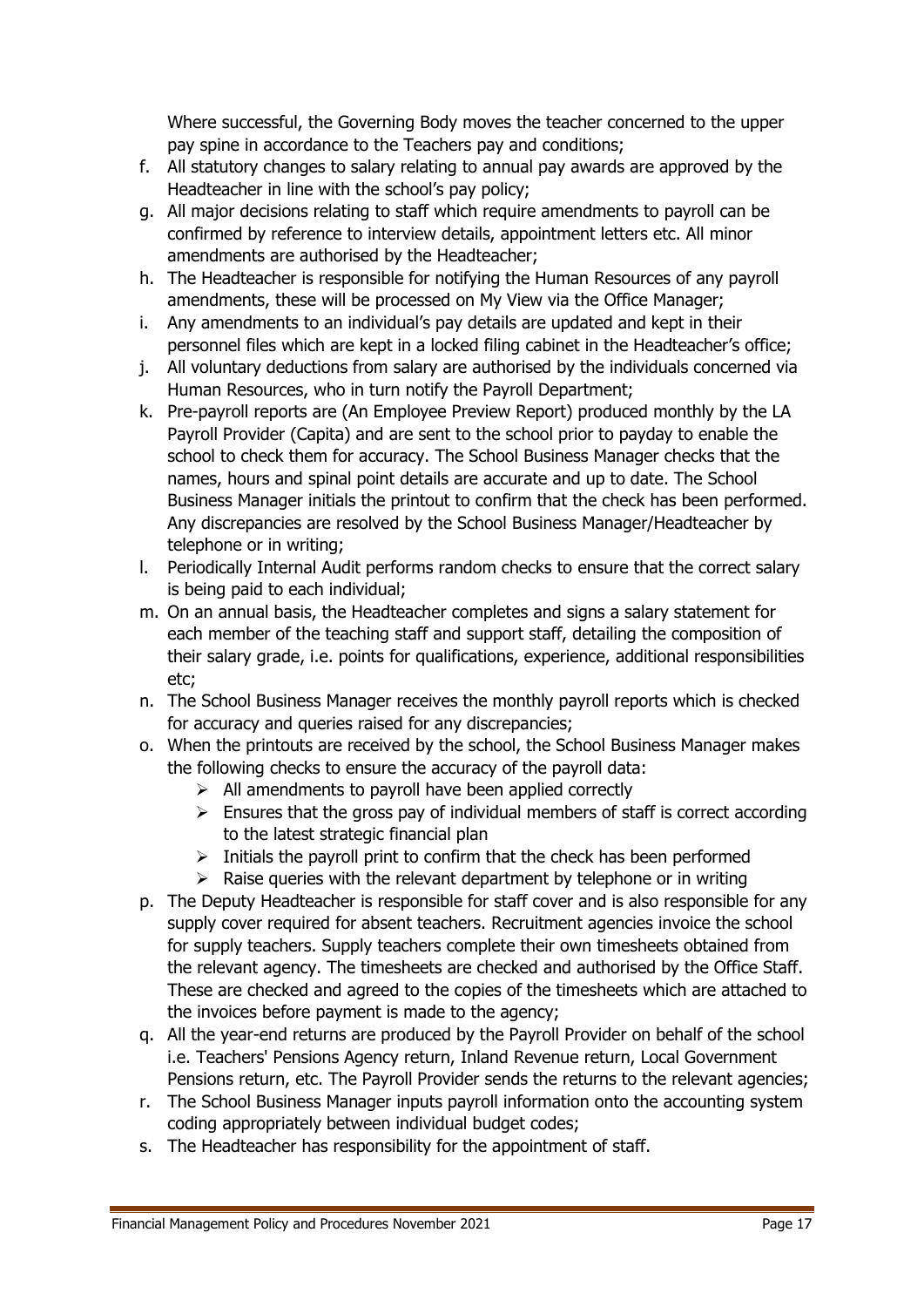- t. The Governors are responsible for appointments of the Headteacher and Deputy Headteacher. Based on appraisal reviews, the Governing Body will make a decision about any increments in pay. Human Resources is advised accordingly of any decisions to amend salaries. Details of new appointments are passed to the Office Manager for input of staff data on to the Management Information System. Copies of all forms and letters signed by the Headteacher or Deputy Headteacher are kept in their personnel files.
- u. Personnel records are retained in a personnel file for each individual member of staff in the Headteacher's office.
- v. The Governing Body will review, consult and be responsible for approving any significant changes in the staffing structure;
- w. The Governors will consult with staff when reviewing changes in the staffing structure;
- x. Procedures for appointments, promotions and payments are contained in the school Pay Policy;
- y. Procedures for termination are also contained in the school Pay Policy;
- z. A log is maintained of staff absences for permanent contract staff and this information is available to the LA staffing section;
- aa. The school secretary is responsible for completing the monthly absence returns which is checked and authorised by the Headteacher. The absence returns are sent to LA Payroll department by the Office Manager and a copy given to the School Business Manager;
- bb. The Headteacher or Deputy Headteacher approves appointment and payment for supply work, both for teaching and non-teaching staff;
- cc. Time sheets will be signed by the office staff/Headteacher or Deputy Headteacher;
- dd. Salary printouts are received and checked monthly by the School Business Manager/Headteacher. Queries are raised with the appropriate department;
- ee. Capita sends a monthly Employee Preview Report to the school; this is checked and signed on a monthly basis by the School Business Manager/Headteacher. Any errors or omissions are reported to the relevant service for correction;
- ff. The Headteacher/Office Manager makes amendments on "My View" in respect of any staff changes;
- gg. A list of all staff employed by the school is kept by the Office Manager and is updated promptly to reflect changes;
- hh. All contracted staff are paid through the payroll system and payments are made to the appropriate agencies for supply staff;
- ii. For disciplinary, capability, grievance issues, the Barnet guideline procedures are followed;

## **4.4. Insurance**

- a. The insurance provider is approved by the Finance Committee (for the premises element of cover) and cover provided is checked to ensure that the schools is adequately ensured;
- b. The school is insured through London Borough of Barnet for Employee Liability and Public Liability Insurances;
- c. The Employer's Liability Insurance Certificate is displayed in the Reception area of the school;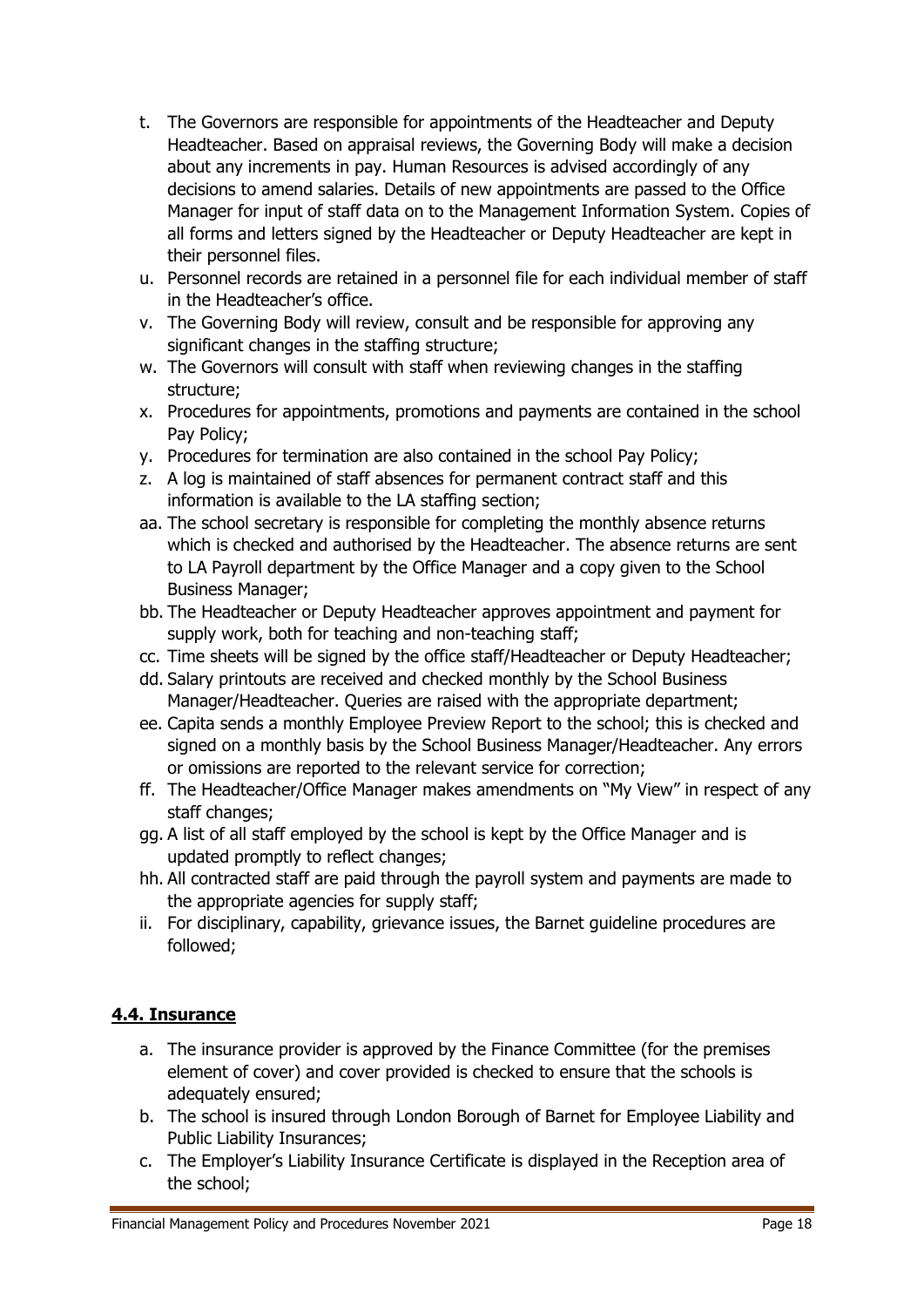- d. The premises and the contents insurance are covered by the CIS (Catholic Insurance Service Ltd);
- e. The Headteacher is responsible for reviewing insurance arrangements annually;
- f. School property such as musical instruments and computers are not covered when they are off the premises;
- g. A loan book is kept in the school office for staff taking ICT equipment/laptops off the premises;
- h. School Journeys are properly insured with LA before the journey occurs;
- i. Records detailing incidents e.g. theft and accidents are kept in the school office;
- j. All accidents, losses and incidents are immediately reported to the LA on the appropriate form and copies retained in the school office;
- k. Appropriate Insurance claims are submitted by the individual with designated responsibility and copies given to the Office Manager;
- l. Contractors are requested to provide a copy of their company's current/valid public liability insurance prior to commencing work. This should be for a minimum of two million pounds plus cover for damage to the inside of the property.

## **4.5. Income**

## **Public Funds**

The main sources of income into the school Public Funds bank account are as follows:

- $\triangleright$  Income from LA
- $\triangleright$  PTA contributions

## **Income from the LA**

Income from the LA is paid directly into the school's budget share account. A sum of money is held centrally to pay staff salaries.

## **Other sources of income**

Listed below are main sources of income within a school:

## **Bank Interest**

Interest is credited to the school's public funds Reserve Account on a quarterly basis.

#### **Parents Teacher Association**

Income from the PTA is received on an annual basis.

## **Public and Private Funds**

#### **General**

a. The Office Manager collects and banks money and records receipt of money. This is verified by the Administrative Assistant;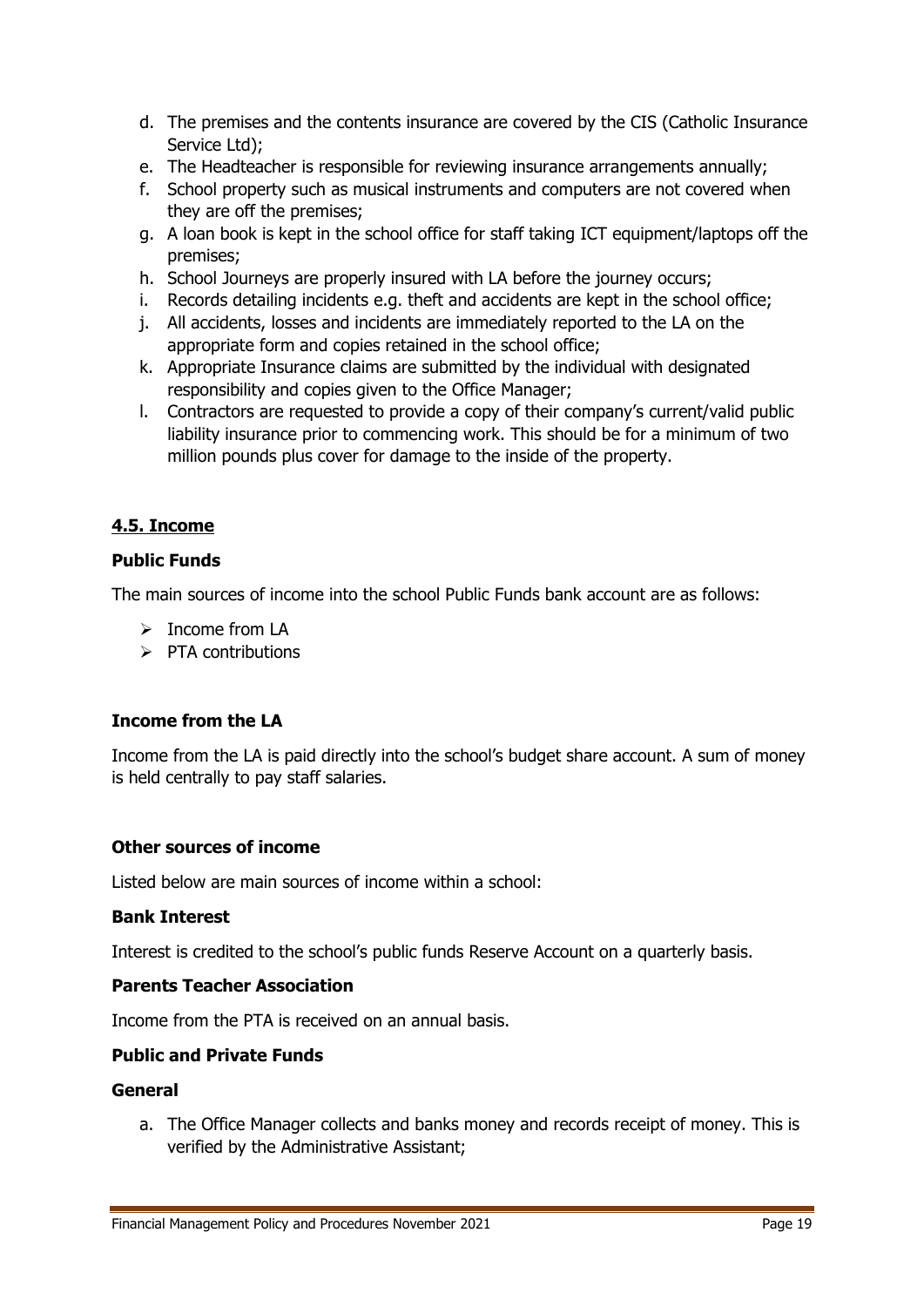- b. The Governors have a Charging Policy in place. This covers parental contributions for trips and other school activities;
- c. The collection of income relating to day trips/school journeys and other activities is paid into the school budget share account;
- d. The paying in book shows the split between cash and cheque receipts. All income is banked promptly;
- e. Income is recorded by the School Business Manager/Finance Assistant in the accounting system;
- f. Any cash income is locked away in the safe to safeguard against loss or theft;
- g. Income collections are not used for encashment of personal cheques or for other payments;
- h. Sums deposited at the bank are reconciled to sums collected on a monthly basis by the School Business Manager/Finance Assistant;
- i. Debts will be written off in accordance with LA Regulations and the school will maintain a record of sums written off;
- j. Separate records are maintained for money collected for school activities;
- k. It is possible to identify all monies paid into the school by a parent for any specific purpose;
- l. Appropriate invoices will be dispatched where a charge is to be made for goods or services provided by the school;
- m. Outstanding invoices will be followed up if not paid within 30 days.

## **4.6. Petty Cash**

The school does not have petty cash.

## **4.7. Staff Expenses**

Expenses incurred for attending courses or school residential journeys are paid to teaching and non-teaching staff where approved by the Headteacher/Governors in line with LA guidance.

## **4.8. Taxation**

- a. The school complies with VAT, Income Tax and CIS Regulations;
- b. Only proper VAT invoices are paid from the School Budget Share Account.

## **5. Budgets**

## **5.1. Budget Preparation**

a. The Headteacher and School Business Manager produces the draft budget after examining the financial information available to them and the financial implications of any additional information available;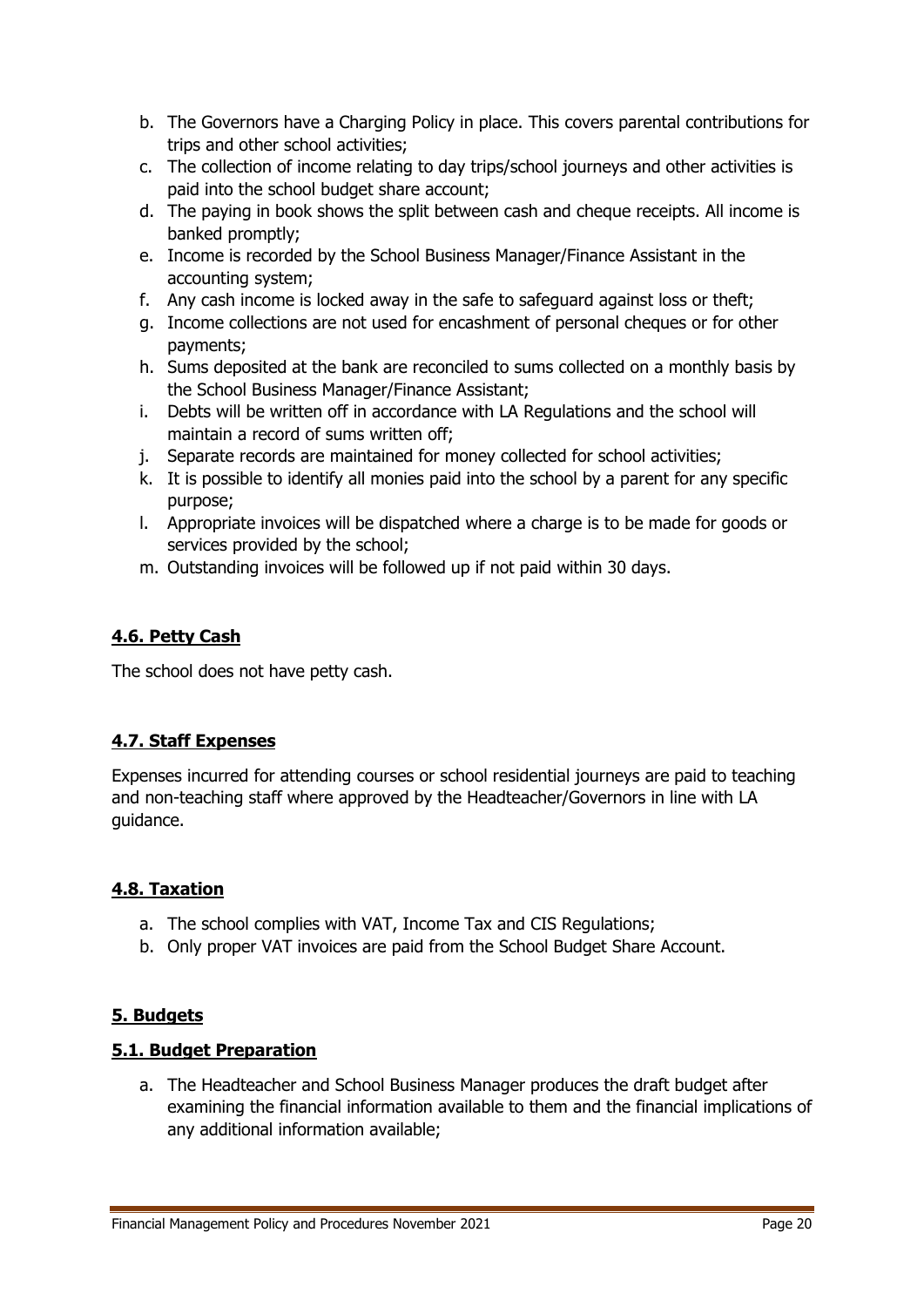- b. Whilst assisting in the preparation of the budget the Headteacher considers not just the short term financial plans but also considers the medium and longer term implications;
- c. The School Budget is linked to the School Improvement Plan, which is drawn up by the Headteacher, staff and Governors. This is approved annually by the full Governing Body;
- d. The Headteacher / School Business Manager presents the draft budget to the Finance Committee for approval. The Finance Committee has been delegated the responsibility for approving the draft budget by the full board of Governors. The Headteacher / School Business Manager also reports verbally on the proposed budget, at the Finance Committee meeting;
- e. When the Finance Committee is completely satisfied with the figures presented at the meeting, it agrees the budget before the figures are presented to the full board of governors for final approval;
- f. The approved budget is presented to the Full Board of Governors at their next meeting, with any additional information reported verbally by the Chairman of the Resources Committee. The Governors once again have an opportunity to ask relevant questions on the figures presented to them before they finally approve it;
- g. When the Governors are satisfied with the budget presented to them, the Headteacher/School Business Manager submits the required forms to the LA;
- h. When the budget has been approved for the financial year, the Headteacher has the authority to spend within the agreed budget.

## **5.2. Budget Management**

- a. The School Business Manager/Finance Assistant produces regular reports, or as and when requested, for budget holders to allow them to monitor actual expenditure and commitments to-date and liaise with the School Business Manager/Finance Assistant regarding discrepancies;
- b. Budget holders are required to ensure that all purchases from their budget achieve best value for money.
- c. Revising the budget is often necessary due to the funding arrangements. When the budget has to be revised, the Headteacher, Deputy Headteacher and School Business Manager revise the budget forecasts and prepare virements for approval from the Finance Committee and Full Board of Governors;
- d. The Headteacher is able to vire freely between budget heads in the expenditure of budget shares, provided that all such virements are approved by the Governing body or carried out under powers delegated by the Governing Body;
- e. Where agreed (by the Headteacher and or Governors in line with the delegation limits) virements will be prepared and processed by the School Business Manager.
- f. A manual record of budget virements will be kept in the school office and reflected in the year-end forecast;
- g. All virements approved under delegated powers must be reported to the next meeting of the Governing Body or an appropriate Committee as agreed and recorded in the school's Financial Management Policy and Procedures document;
- h. Budgets are continually monitored by the Headteacher and School Business Manager, and also reported to the LA on a monthly basis (Income and Expenditure Statement.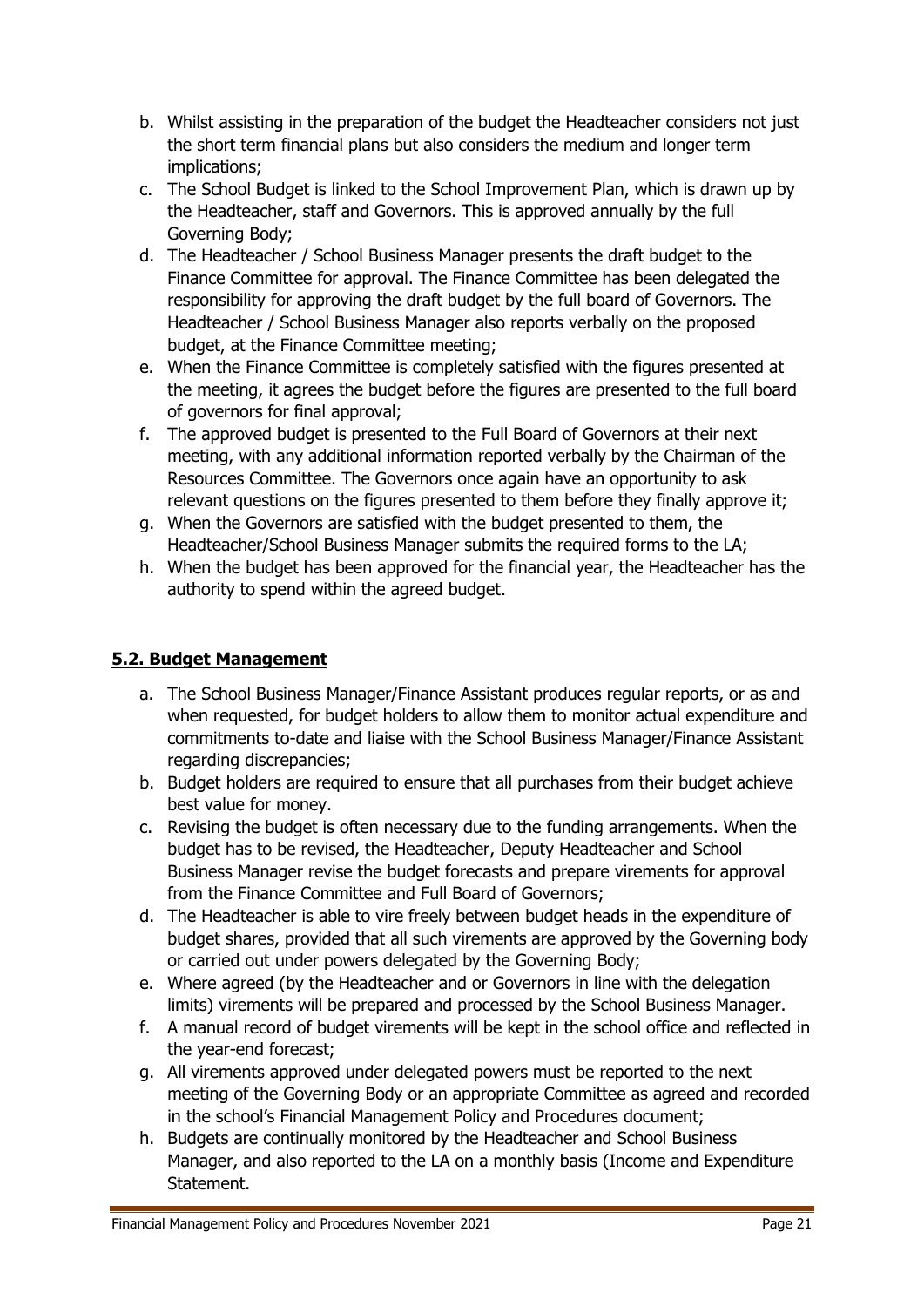i. The Headteacher and Deputy Headteacher are fully briefed by the School Business Manager prior to all Finance Committee meetings.

## **5.3. Budget Monitoring and Control**

The school uses a computer software accounting package for recording all financial transactions and then monitoring expenditure against predictions.

- a. A Financial Report, 'Budget v Actual v Commitment', is summarised across appropriate headings to allow the Headteacher and Finance Committee Members to scrutinise all budget headings recorded on the school accounting system;
- b. A budget code Transaction Report Details of all transactions are given against a particular budget code. This report enables budget holders to control spending against their budget.

The reports are produced on a regular basis so that the budget can be monitored and significant issues addressed.

## **6. Internal Financial Control**

To ensure effective financial controls, designated personnel are authorised by the Chair of Governors as follows:

- a. Authorised signatures are as per the Authorised Signatory List;
- b. The Official Orders are issued and a log maintained by the Office Manager;
- c. When goods arrive they are checked against delivery notes and official orders. The designated member of staff will deal with any errors relating to deliveries;
- d. Payments are only made on proper invoices. All invoices are stamped with a Certification Stamp, which is completed by the School Business Manager/Finance Assistant. These invoices are recorded on accounting package;
- e. Cheques are prepared by the School Business Manager/Finance Assistant and passed together with all relevant documentation to the authorised signatories for signing;
- f. Income is collected, checked, recorded and banked promptly. Income is checked by another member of staff before being banked to ensure separation of duties is maintained. Income awaiting to be banked is kept securely in the safe;
- g. Designated personnel involved with financial documents including cheques, invoices, orders and receipts are aware that alterations should be made in ink and that correction fluid or rubbers should never be used;
- h. Documents relating to finance are kept for a period of six years plus current working year;
- i. All accounting records are all kept in a locked school office;
- j. The cheques, cheque books, receipt books are kept in a locked cabinet;
- k. Unused official orders are kept in a locked cabinet;
- l. An audit trail is maintained and financial transactions are traceable from the original documentation to accounting records and vice-versa;
- m. Only authorised staff will have access to school accounting documents and accounting package;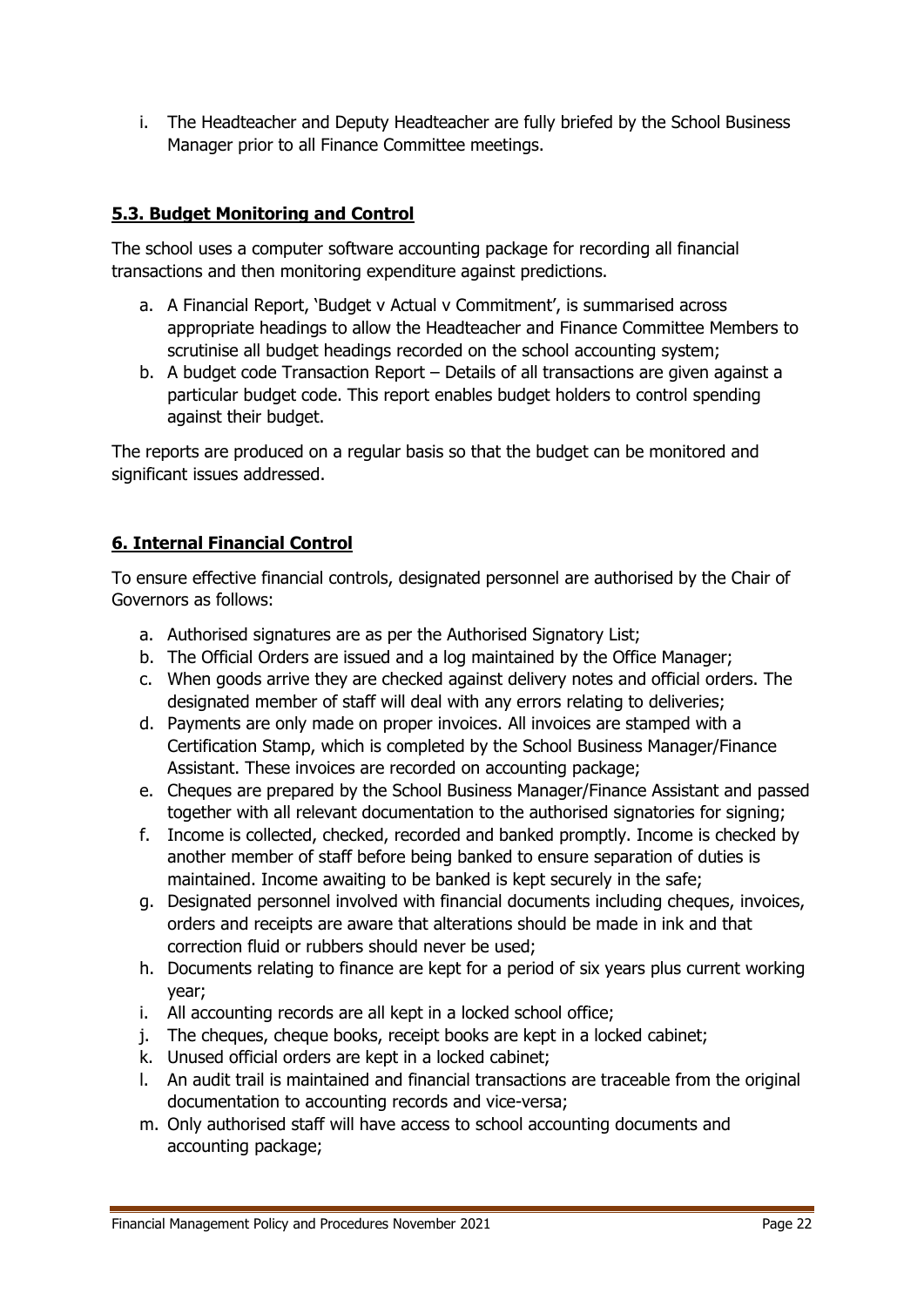- n. The Headteacher together with the School Business Manager will monitor payroll information and raise queries where appropriate;
- o. To ensure that duties relating to the financial administration are distributed so that at least two people are involved whereby, one will act as a check on the work of the other;
- p. Debts will be written off only in accordance with the LA regulations and the school will keep a record of all sums written off.

## **7. Purchasing and Contracts**

The school is governed by Contract Standing Orders For Schools which can be found here: [https://wwc.barnet.gov.uk/financial-guide.](https://wwc.barnet.gov.uk/financial-guide)

The school will always seek best value for money and take into consideration price, quality and fitness for purpose when purchasing goods and services.

Budget Holders must continually look for best value for money on all purchases of goods and services.

Prior approval from the governing body will be obtained for all expenditure above the value of £5,000.

When selecting contractors for goods, services and works: -

Over £5,000 and under £10,000 – at least three quotations will be obtained

- $\geq$  £10,000 £173,934 3 written competitive quotations will be obtained of which minimum 2 returned. If less than 2 bids are returned the process will be repeated. The tender will be approved by the Governing Body or the relevant Sub Committee
- $\triangleright$  Over £173,934 Tendering process as per 'Contract Standing Orders for Schools' will be followed

Where a quotation other than the lowest is accepted, the reasons for this decision will be reported to the Finance Committee and included in the minutes of the relevant meeting.

Paperwork and documentation will be retained for all quotations and tenders.

A separate log will be kept for large contracts giving details of the contract, time on site and issues relating to the contract.

## **8. Payments**

- $\triangleright$  All staff are aware that when goods are received they should be signed for. When staff sign for goods they know to clearly write on the delivery note "Unchecked";
- $\triangleright$  The goods are checked and distributed by designated personnel to the relevant staff member as soon as possible. The goods received are checked against the delivery note and the original official order;
- $\triangleright$  Payment is only made when an original invoice has been received, checked, coded and certified for payment. Copy invoices can only be paid after rigorous checks have been made;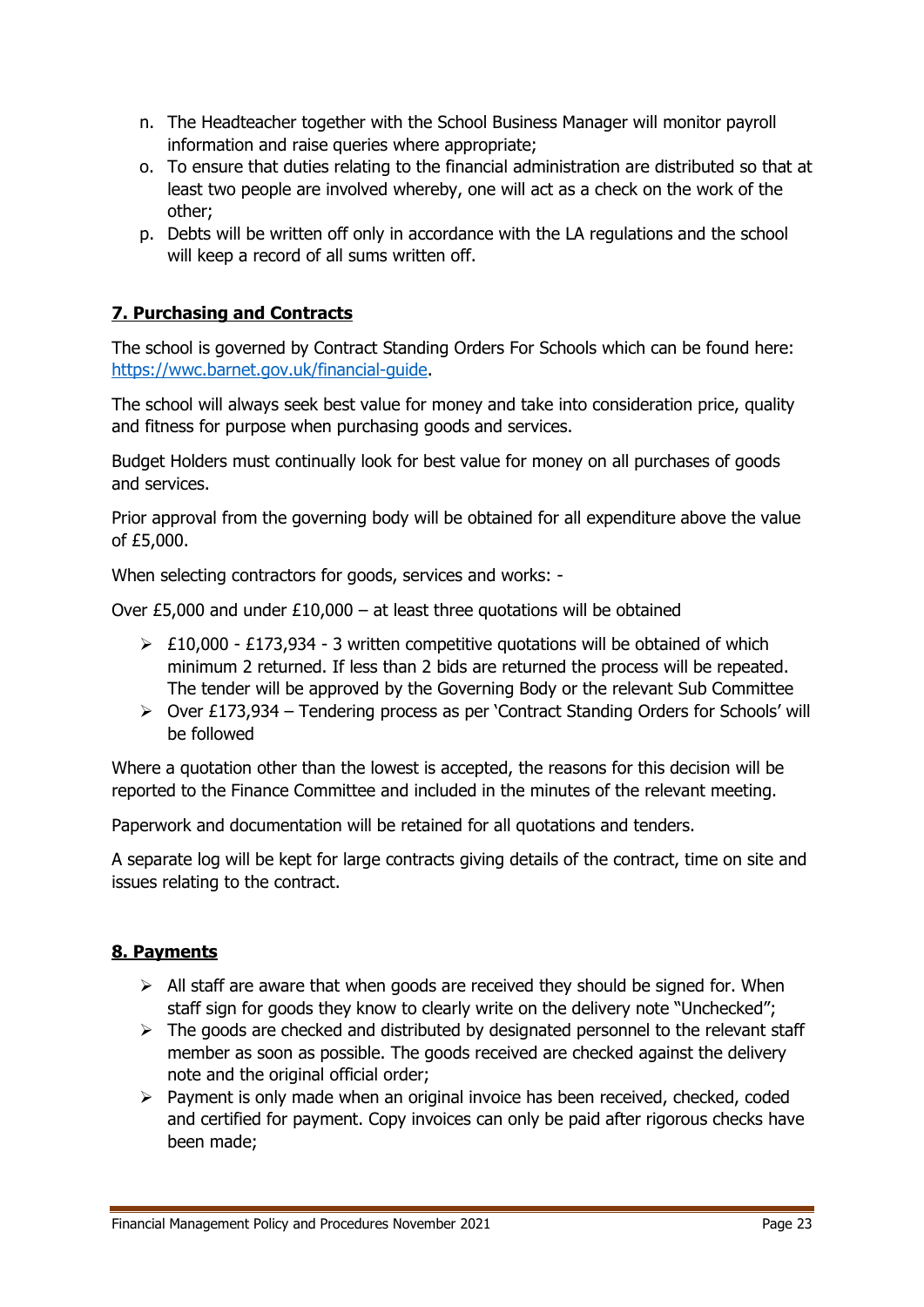- $\triangleright$  Invoices can only be certified by the authorised signatories as per the authorised signatory list;
- $\triangleright$  When invoices have been paid and authorised they are filed in cheque number order.

## **9. Banking Arrangements**

- $\triangleright$  Authorised signatories are the Headteacher, Deputy Headteacher and a named member of the Leadership Team;
- $\triangleright$  Cheques are prepared by the School Business Manager/Finance Assistant for the categories of expenditure detailed on the School Budget Plan and are attached to the appropriate documentation i.e. invoices for certification;
- $\triangleright$  The bank accounts are never overdrawn, nor will the bank negotiate overdraft facilities;
- $\triangleright$  The school will not enter into any loan agreement other than with the LA;
- $\triangleright$  Two signatures are required on cheques over £250;
- $\triangleright$  Cheques are not pre-signed;
- $\triangleright$  When not in use, cheque books and computerised pre-printed cheques are securely kept in a locked cabinet;
- $\triangleright$  Bank statements are received monthly for Official Funds.

## **Bank Reconciliations**

The School Business Manager/Finance Assistant completes the bank reconciliations on the School Budget Share and Reserve Accounts upon receipt of the bank statements. The statements are reconciled against the bank balances on the accounts package. The Headteacher checks and authorises these reconciliations. The monthly Bank Reconciliations are sent electronically to LA and the printed and signed reconciliation sheets are kept in the School Office to prove checks have been made. Statements are filed in statement number order and are kept in the School Office.

## **10. Free School Meals**

The school follows the guidance notes provided by London Borough of Barnet as follows:

- a. Notice of Free School Meals is given to students via registers to take home for completion. These are given 4 weeks before the expiry date.
- b. Parents will be checked for validity (letter from HM Revenue, letter from DSS Benefit Office or a stamped free school meals form from the Job Centre). In special circumstances, the school would submit parent details to LBB for on-line verification of entitlement.
- c. Parents will be asked, twice a year, to produce one of the following original documents as proof:
	- $\triangleright$  A letter of entitlement to Income Support from the local Benefits Agency.
	- $\triangleright$  Letter of notification from the Benefit Agency confirming date from which entitlement to income support is due – this should be effective during the period for which the parent is making an application.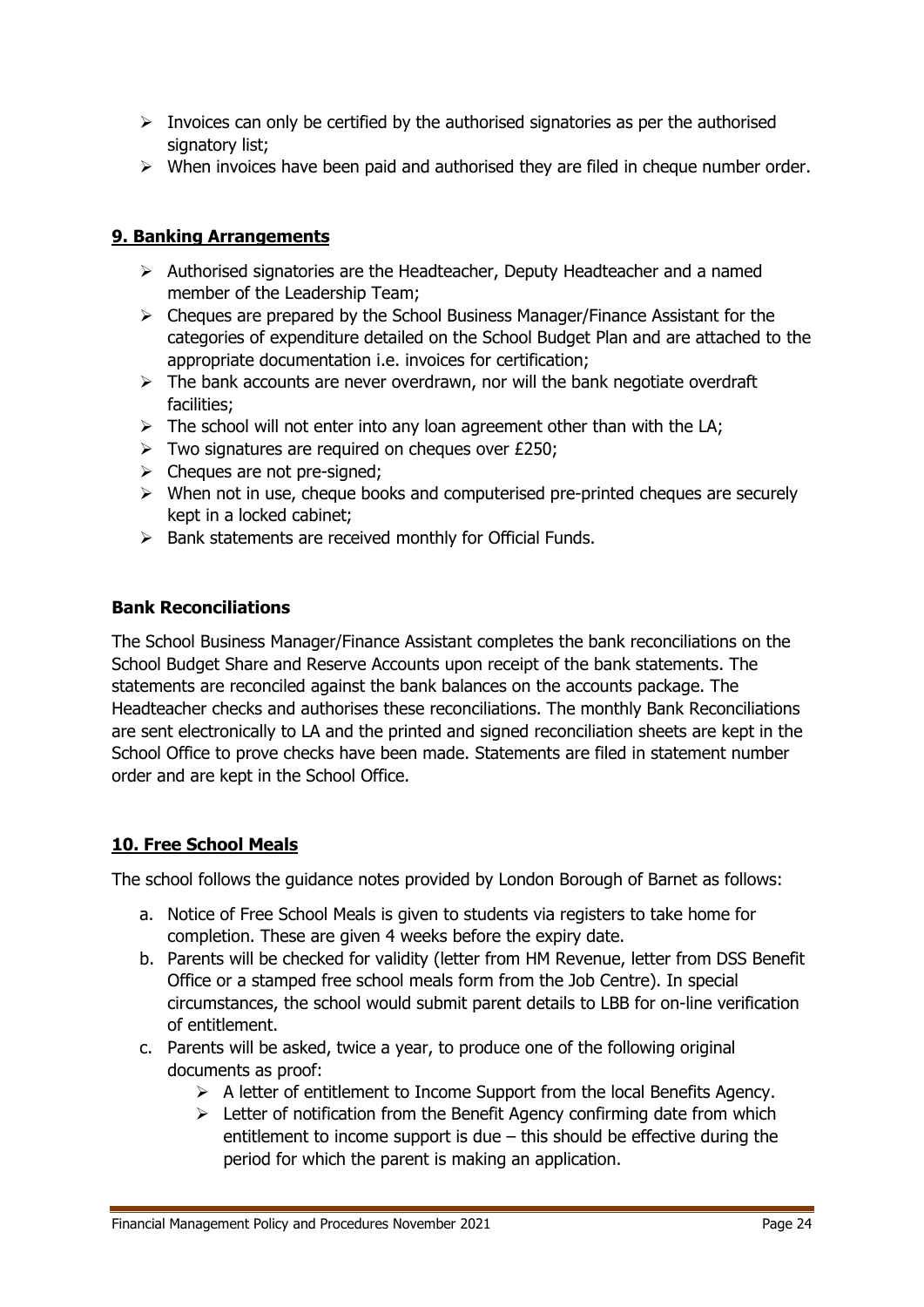- $\triangleright$  Documentation from the Benefit Agency to confirm entitlement to income based Job Seeker's Allowance – this should be dated within the previous three months.
- $\triangleright$  Letter from a local authority or NASS confirming that the asylum seeking family is being financially supported.
- $\triangleright$  Tax Credit Award Notice (TC602) for the relevant tax year to confirm family receives Child Tax Credit not Working Tax Credit and have an assessed annual income that does not exceed £16,040.
- $\triangleright$  Pensions Credit M1000 Award Notice. 'How Pension Credit has been worked out for ….' Section of this form clearly shows details of any Guaranteed Pension Credit in payment.
- d. Completed forms are filed in an alphabetical (surname) order and the photocopy of the evidence is attached to the application forms.
- e. The free school meals entitlement data is updated on Integris following authorisation and this information is checked prior to be submission of Census return.

## **11. Security of Stocks and Other Property**

## **Assets**

Acquisitions of assets are subject to the same authorisation procedures as other purchases. Purchases over £200 are recorded in the Inventory Book.

## **Recording of Assets**

The school will maintain an inventory of moveable assets over £200 and in a form that complies with the guidance given by the Chief Finance Officer. Surplus or obsolete inventory or stock items may only be disposed of with the prior approval of the Governing Body and in a way which provides value for money for the school".

## **Disposal of Assets**

All disposals of material assets, by sale or write off, require authorisation by the Headteacher and/or Governing Body. The date of disposal, area removed to and quantity disposed is recorded in the assets register by the Administrative Assistant, and the Headteacher signs against the date.

The Headteacher will ensure that stocks are maintained at reasonable levels and are subject to a physical annual check.

## **Asset Checks**

The School Secretary leads on the management of the whole school inventory and identifies discrepancies and reports to the Headteacher or the Deputy Headteacher for action. A complete inventory check is made annually by the School Secretary and caretaker.

## **Security Marking**

The School Business Manager/Finance Assistant notifies the School Secretary of the purchase of any new assets. The caretaker ensures that equipment is security marked.

## **Loan Book**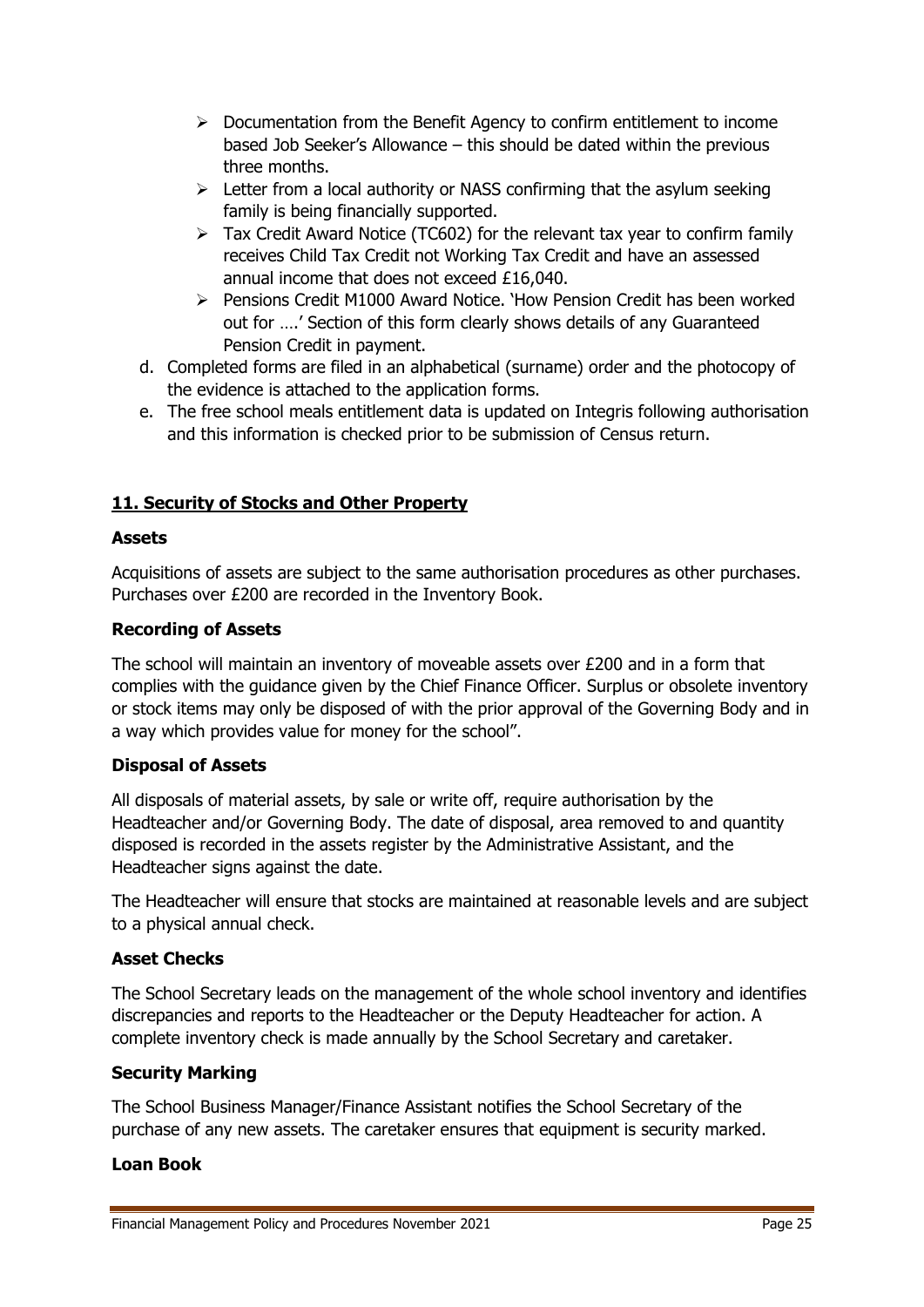When ICT school equipment is taken off the premises it is signed for in the school's loan book, which is kept in the school office. When the property is returned, another member of staff confirms the return.

## **Insurance**

Consideration is given to the adequacy of the insurance cover when purchasing assets of significant value.

#### **School Safe**

The school safe is kept locked at all times. The keys are kept in the School Office in a locked drawer.

#### **Other**

The schools site is alarmed when closed and there are strategically placed sensors and CCTV cameras in and around the building.

All staff, governors and visitors are responsible for their own possessions.

## **12. Documentation**

This section lists the main accounting records maintained by the school and how they are kept secure, and shows how and where documents are filed.

Data stored on the school network is highly confidential in respect of staff, pupil records and schools financial Information which are maintained using Integris and the Accountancy Package.

## **Accounting Records**

The school maintains computerised accounting records. The accounts package is password protected so that only the Headteacher, the School Business Manager and Finance Assistant have access.

No individual has free access to all levels of the school's financial data enabling them to complete all elements of a financial transaction. The School Business Manager and Finance Assistant have access to all parts of the computerised accounting package but are not cheque signatories. The Headteacher has a 'look only' access.

All accounting records are all kept for a required period of time in a locked school office. The cheques and cheque books are locked in the safe. Unused official orders are kept in a locked cabinet.

## **Integris**

Only authorised personnel have access to Integris.

## **Back Up and Office Security**

The school is registered in accordance with the Data Protection Act 2018 and complies with this legislation. We aim to ensure that the school has an effective computer based system for monitoring and processing financial information efficiently. Such information is properly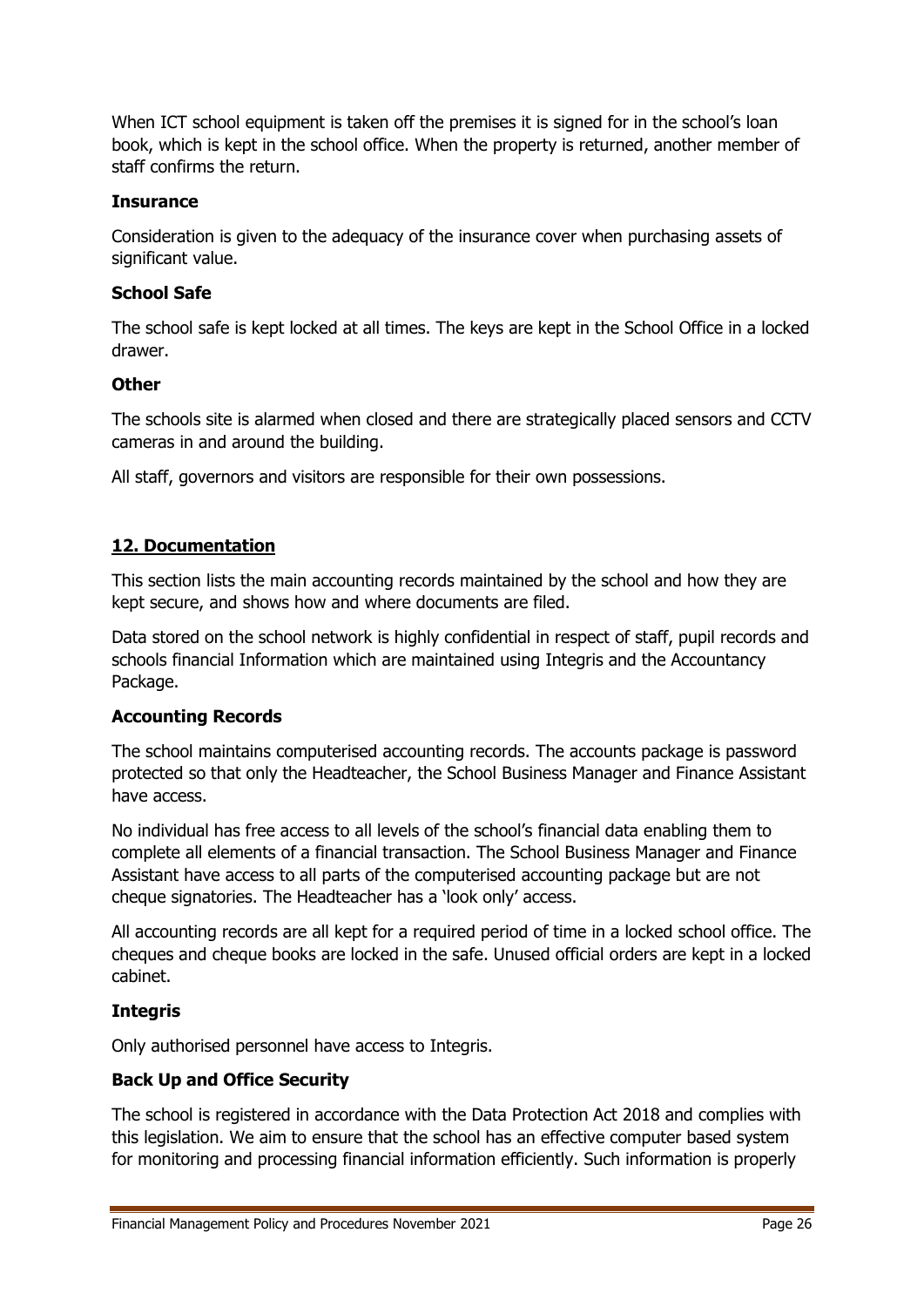protected and backed up and that information is restricted to authorised personnel and users.

Back up of Integris (pupil and staff data) is done on-line via Integris G2.

The back up of financial data is as follows:

- a. A back up is taken each time the system is updated;
- b. The computer systems are protected by password security to ensure that only authorised staff has access. Passwords are updated regularly;
- c. The final year-end back up is kept on a USB Pen in the safe.

The Office Manager is responsible for opening all school mail unless marked personal. Cheques received by post or by hand are locked overnight in the safe.

All cheque books are kept in the safe and cheque stationery is kept in a locked filing cabinet. Unused Official Order forms are stored in a locked cabinet by the Office Manager. The keys to the safe are held by the Office Manager.

At the end of each financial year the School Business Manager/Finance Assistant are responsible for the timely closure of the financial years' accounting system.

The School Business Manager is responsible for ensuring year-end returns are submitted to LA by the required deadline.

#### **Document Filing**

- $\triangleright$  Formula Allocation and Budgeting Information
- $\triangleright$  Grants Allocation and Information
- $\triangleright$  Copy Orders (paid and unpaid)
- $\triangleright$  Delivery Notes filed with copy orders
- $\triangleright$  Invoices filed in cheque number order by the month
- $\triangleright$  Income
- $\triangleright$  Bank Statements School Budget Share and Reserve Accounts
- $\triangleright$  Bank Reconciliations
- $\triangleright$  Posting Summaries
- $\triangleright$  VAT Claims
- $\triangleright$  Cheque Run Reports
- > Month End Computer Reports
- $\triangleright$  Staffing correspondence to Human Resources and Copies of Timesheets
- $\triangleright$  Payroll amendment forms / letters
- $\triangleright$  Payroll Reports
- $\triangleright$  LA Reports
- General Correspondence and Information

#### **Disposal of Documents**

All accounting documents are retained for the agreed number of years; a minimum of 6 plus current year, after which they are securely destroyed.